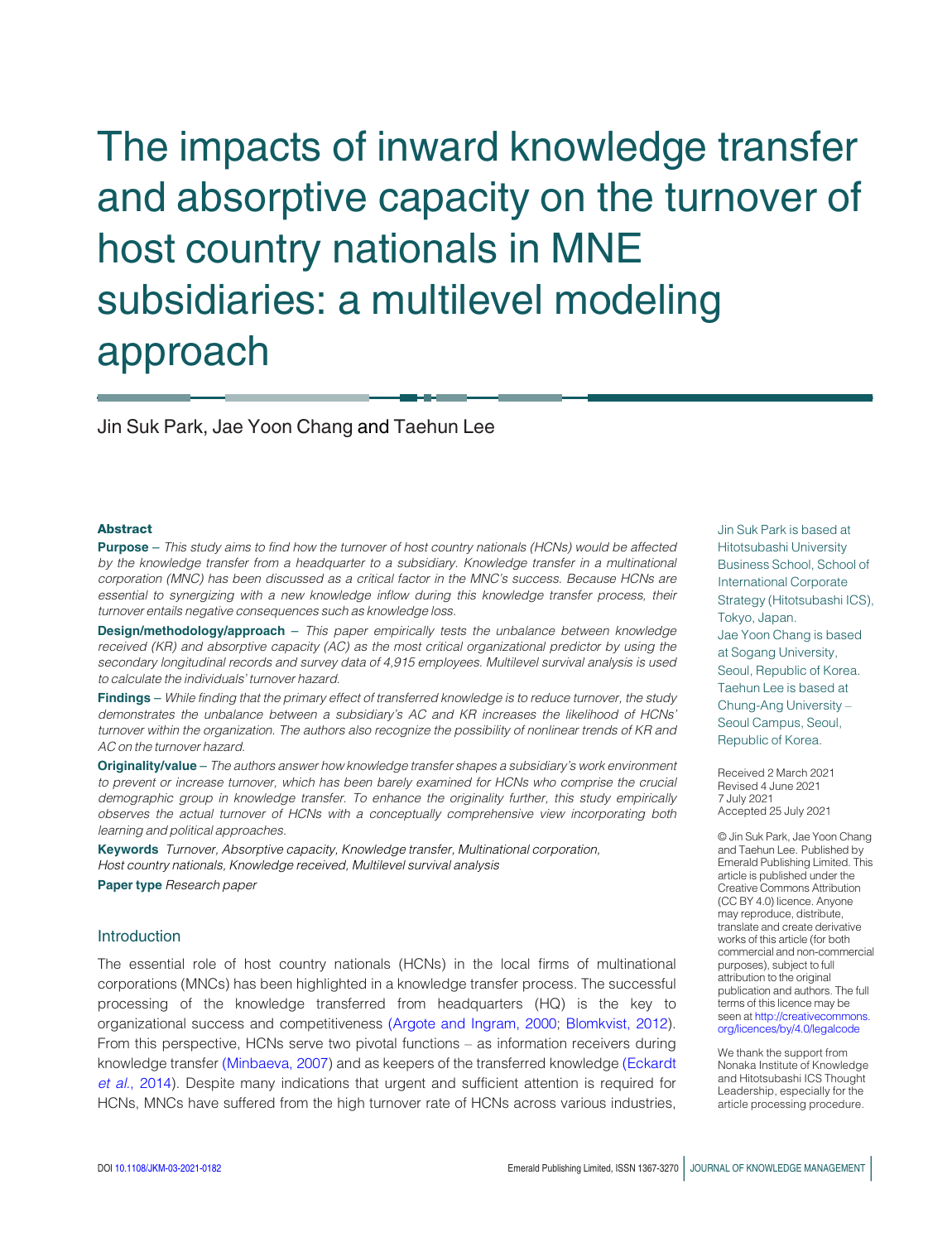countries and jobs [\(Froese and Xiao, 2012](#page-17-0)), causing substantial organizational issues due to the loss of acquired knowledge [\(Dess and Shaw, 2001](#page-16-2); [Eckardt](#page-16-1) et al., 2014).

In this study, we attempt to directly examine knowledge transfer as a contextual predictor of HCN turnover. Few (and only recent) studies have investigated the mechanisms and preventive measures of HCN turnover (García-Cabrera and García-Soto, 2012; [Hitotsuyanagi-Hansel](#page-17-2) et al., 2016; [Zheng and Lamond, 2010](#page-20-0)) – the managerial and academic spotlight has been dominated by expatriates from HQ to deliver knowledge and develop management for subsidiaries [\(Harzing, 2001](#page-17-3)). Among the limited empirical studies, researchers identified several antecedents of HCN turnover, such as an individual employees' affective commitment and cultural value (García-Cabrera and García-Soto, [2012\)](#page-17-1) and organizational factors such as localization [\(Hitotsuyanagi-Hansel](#page-17-2) et al., 2016) and human resource (HR) management processes [\(Zheng and Lamond, 2010\)](#page-20-0). Extending such findings requires focusing on context [\(Nyberg and Ployhart, 2013\)](#page-19-0), where HCNs perform their essential functions.

When knowledge transfer is considered a contextual predictor, the question that should be addressed is, "how does knowledge transfer have an impact on the turnover of HCNs?" For finding an answer to the question, we rely on the multilevel turnover literature [\(Egan](#page-17-4) et al., [2004;](#page-17-4) [Nyberg and Ployhart, 2013](#page-19-0); [Watkins and Marsick, 2003](#page-20-1); [Qin, 2021](#page-19-1)), which explains how knowledge transfer may foster an organizational environment by improving individual members' job satisfaction [\(Kianto](#page-18-1) et al., 2016) and avoiding excessive job complexity [\(Heavey](#page-17-5) et al., 2013). Knowledge transfer in such multilevel studies, including our paper, is assumed to shape a work environment and climate that will affect individual job attitudes, behaviors and performance [\(Cohen, 1991](#page-16-3); [Kianto](#page-18-1) et al., 2016; [Najafi-Tavani](#page-19-2) et al., 2018).

For a comprehensive conceptual debate, we add a political view, denoting the tension between HQ's command and subsidiaries' autonomy, to this knowledge management tradition with the [Belderbos and Heijltjes \(2005\)](#page-16-4) framework of control and learning for MNC staffing. Moreover, the role of expatriates is introduced because they are the learning and political counterparties of HCNs [\(Chang](#page-16-5) et al., 2012). Expatriates introduce new knowledge from HQ to HCNs at a subsidiary and those HCNs may interpret the new knowledge as a learning opportunity and a political message commanding the strategic direction of the subsidiary [\(Reiche](#page-19-3), [2008, 2009\)](#page-19-4). Accordingly, this study's fundamental concept of the relationship between knowledge transfer and HCN turnover is that HCNs are affected by the learning and political environment formed in the process of expatriates' transferring knowledge from an HQ to a subsidiary.

In the following sections, we explain the context of knowledge transfer. Next, we argue that HQ and subsidiary contributions during knowledge transfer can improve the subsidiary's learning and political environment, reducing HCN turnover. The context of knowledge transfer guides us to focus on expatriate knowledge transfer and HCN learning capacity. Then, we elaborate on the relationship between the knowledge received (KR) and absorptive capacity (AC) of a subsidiary by arguing that both parties are essential to successful knowledge transfer. While an HQ tries to deliver knowledge with the expectation of learning by a subsidiary, the subsidiary uses its AC to process KR [\(Chang](#page-16-5) et al., 2012). So, the best possible case would be to have two skillful tango dancers and we discuss what would happen when one dancer outperforms his or her partner. Concerning our empirical analysis, the multilevel or cross-level methodology should offer an enormous advantage because the hypotheses address the organizational influence on individual turnover. The recent employee turnover models also focus more on the influence of environmental and organizational factors [\(Peterson, 2004;](#page-19-5) [Zheng and Lamond, 2010\)](#page-20-0). Finally, in the conclusion and discussion sections, we aim to articulate this study's implications three-fold, namely, knowledge transfer has an impact on individual turnover decisions, among the various patterns of knowledge transfer, the balance between expatriates and HCN knowledge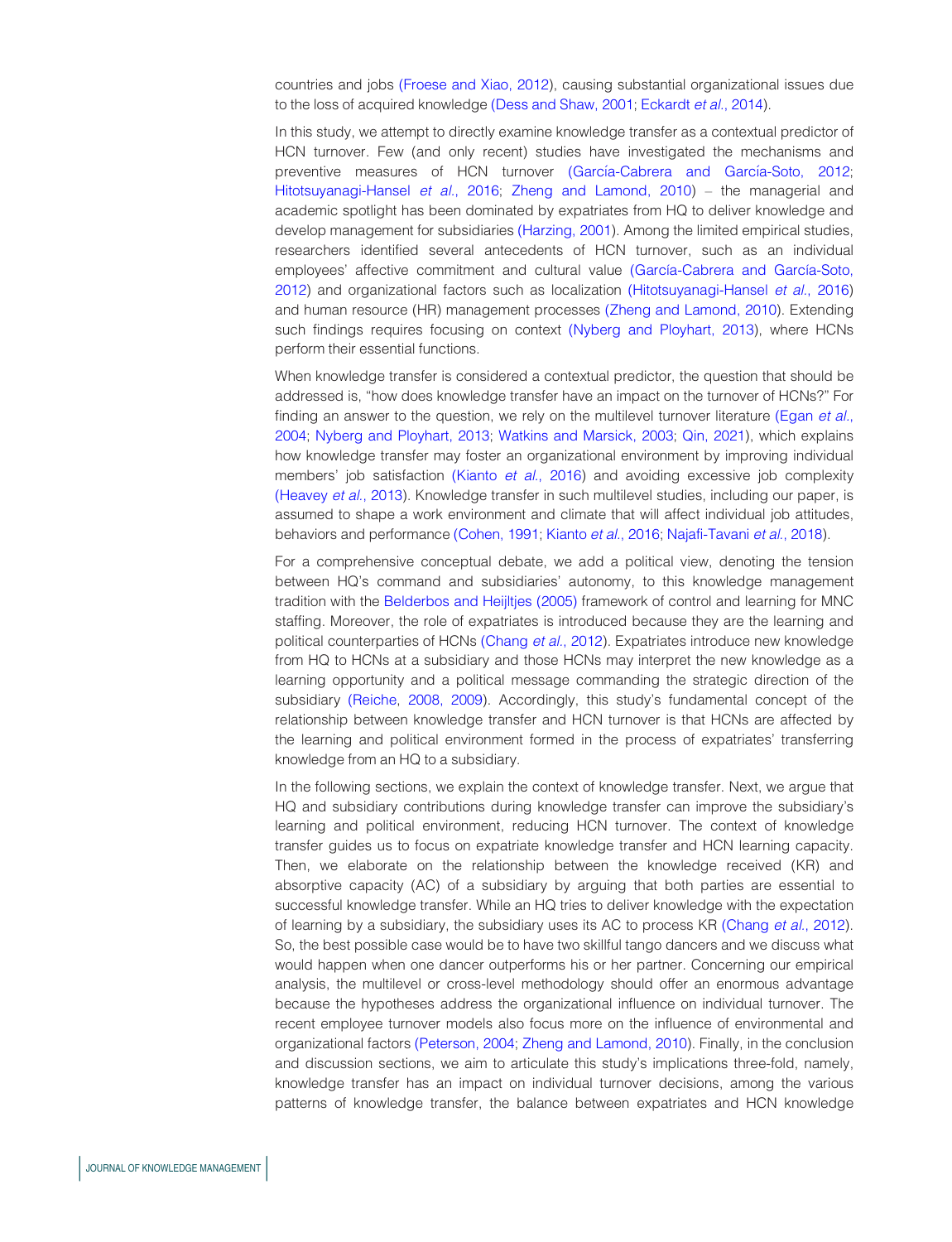contributions may be the critical factor of turnover prevention and temporal dynamics may also exist in the HCNs' turnover, although it is not a part of our initial research questions.

## Theoretical background

## Multilevel turnover and contextual factors

The multilevel turnover literature, including context-emergent turnover [\(Heavey](#page-17-5) et al., 2013; [Nyberg and Ployhart, 2013](#page-19-0)), provides a foundation for our effort of connecting MNC knowledge transfer and HCN turnover because it supports the argument that knowledge transfer is an important context overarching the learning and political environment of individuals in a subsidiary. Although the original contribution of the context-emergent turnover theory has been discussed as an elevation of individual-level turnover to the organizational level by arguing that each individual case of turnover can be separated from a collective pattern of turnover and vice versa (Reilly et al.[, 2014](#page-19-6)), we focus on its argument for the contextual factors of turnover. With this focus, the literature articulates that environmental factors should affect individual turnover decisions even with no direct interaction between an individual and the environment because the factors serve as the context of the turnover.

[Nyberg and Ployhart \(2013\)](#page-19-0), in their seminal work, proposed several organizational contexts affecting turnover, such as climate, "a shared sense of what the unit [organization] rewards, supports and considers important" (p. 120) and environmental complexity, "the nature of interconnections and interdependence required by unit [organization's] task demands" (p. 120). [Chang](#page-16-6) et al. (2013) empirically tested and identified associations between employee turnover intention and store-level contextual factors such as HR practices of training, performance appraisal and compensation. Many studies also suggested contextual factors for individual turnover and turnover intention: work-unit-level factors such as supportive climate and collective affective commitment [\(El Akremi](#page-17-6) et al., 2014), social factors such as social support and self-centered leadership [\(Lin, 2020](#page-18-2)) and national-level contexts such as the socio-economic status of specific occupations [\(Peretz and Fried, 2012](#page-19-7); [Qin, 2021](#page-19-1)).

The consensus in the literature is that the mechanism of contextual influence is based on a collective perception of individuals of the organizational environment. Once individual employees perceive a specific environment, they respond to the perceived reality correspondingly [\(El Akremi](#page-17-6) et al., 2014; [Kang and Sauk Hau, 2014](#page-18-3)). For example, if team members consider teamwork a shared value, the individuals try to fill a gap generated when a member leaves (Nyberg and Ployhart, 2013). Although the study of [Qin \(2021\)](#page-19-1) was specific to a vocation in teaching, they found that if a teaching job was evaluated socially as a low-level occupation, there was a higher turnover rate than other contexts having more social appreciation for teaching jobs.

[Kang and Sauk Hau \(2014\)](#page-18-3) focused more on the detailed psychological mechanism of knowledge recipients. They found that the perception of the knowledge delivered in collective trustworthiness affected the learning behaviors of the recipients. More generally, [Naumann \(1992\)](#page-19-8) demonstrated that organizational and job characteristics would predict individual turnover through two psychological concepts, namely, job satisfaction and organizational commitment. This prediction implies that the job satisfaction and organizational commitment were the immediate reactions of individuals to contextual factors, with the turnover observed as a secondary outcome. Egan et al.'s (2004) study may be the closest work to this study focusing on knowledge transfer given their finding that the perceived organizational learning culture led to employees' reactions of increasing job satisfaction and knowledge transfer while reducing turnover intention. In the following section, we elaborate on such multilevel turnover studies' arguments by reviewing the knowledge transfer literature.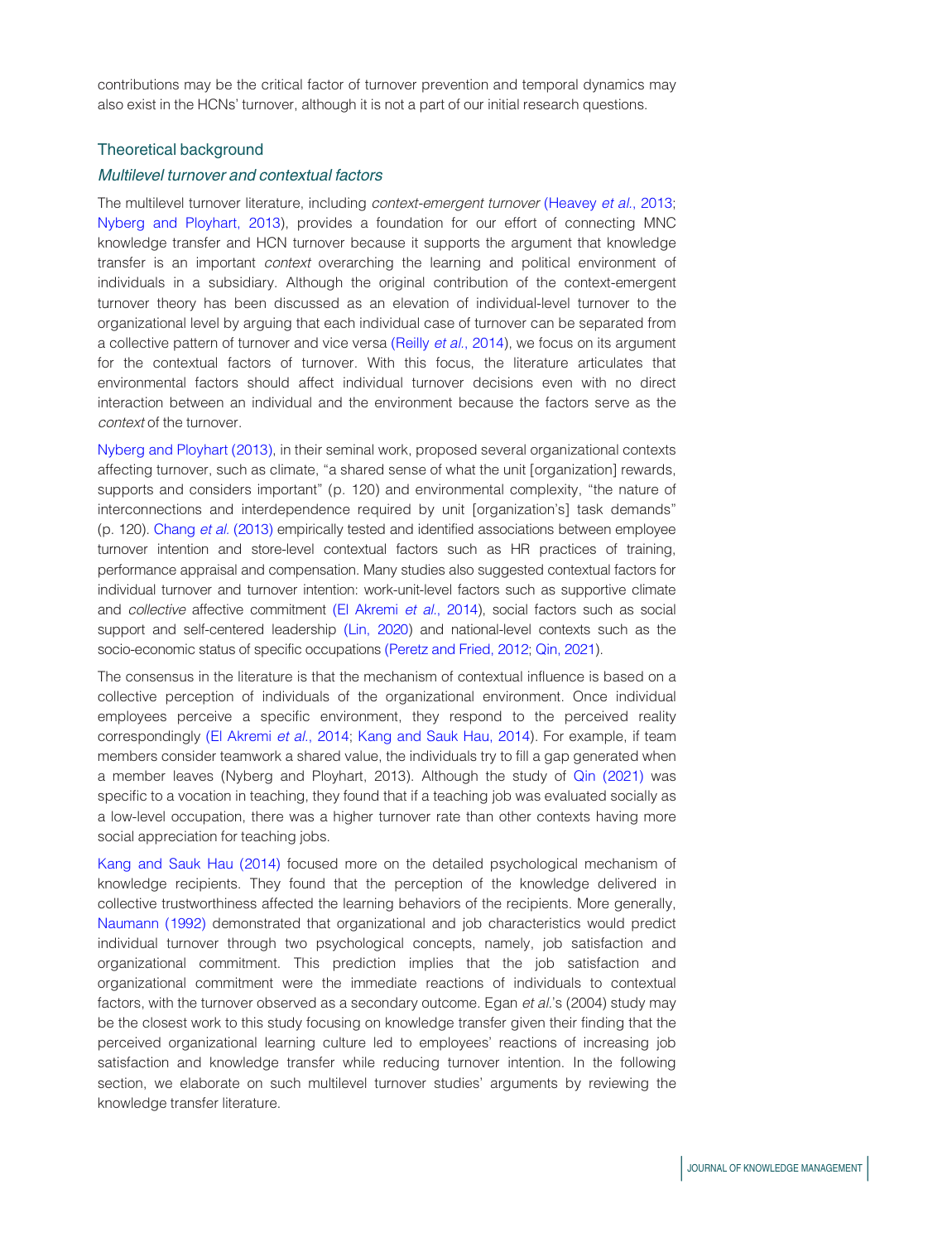#### Knowledge transfer: the context of learning and political dynamics

The vital role of HNCs in local firms of MNCs is usually from the perspective of an HQ that wants to facilitate knowledge transfer between HQ and subsidiaries under the assumption that successful intra-firm knowledge transfer will improve organizational competitiveness [\(Argote and Ingram, 2000](#page-15-0)). In the perspective of HCNs, an overall organizational environment is affected by the process and consequence of knowledge transfer from HQ [\(Minbaeva, 2005](#page-18-4)), even if its immediate impact on HCNs' everyday work can be nuanced and implicit [\(Bonache](#page-16-7) et al., 2009). Thus, it is inevitable for this study to include the studies on MNC expatriation, which is commonly defined as an organizational level decision to transfer knowledge from HQ to subsidiary by appointing managers or employees abroad to work in a different country for a long term typically more than three years [\(Baruch and](#page-15-1) [Altman, 2002\)](#page-15-1). There are two primary approaches explaining how HCNs would interpret and react to an organizational environment fostered by the expatriation.

The first approach is to dwell upon the role of HCNs receiving knowledge from expatriates who deliver HQ knowledge to a subsidiary in a host county [\(Chang](#page-16-5) et al., 2012). This stream includes several topics related to knowledge transfer and learning the KR by HCNs and extending the argument of HCNs' collective AC for the subsidiary's performance. For effective knowledge transfer through expatriation, HCNs' capacity of absorbing new knowledge is essential. Because of such an important role of HCNs, organizations try to implement various HR measures such as training programs, expecting an improved learning environment [\(Minbaeva, 2005\)](#page-18-4). When these organizational efforts of knowledge sharing from HQ and acquisition at subsidiaries are managed successfully, job satisfaction within an organization improves [\(Kianto](#page-18-1) et al., 2016), reducing turnover. We label this first approach as a learning approach.

The second approach focuses on the psychology of HCNs from a slightly different perspective than organizational effectiveness by emphasizing organizational control and individual-level experiences during expatriations or interactions between expatriates and HCNs. In elaborating on the control and political factors for HCN turnover, García-Cabrera and García-Soto (2012) modeled and demonstrated the primary effect of pay fairness and supervision quality with the mediating effect of organizational commitment. Similarly, studies have proposed that the perceived fairness of HCNs interacting with expatriates could be driven by pay differences and expatriate workplace contributions [\(Bonache](#page-16-7) et al., 2009; Chen et al.[, 2011\)](#page-16-8). This approach occasionally emphasizes a power game between expatriates and HCNs in the same subsidiary (Ali et al.[, 2021;](#page-15-2) [Mudambi and Navarra,](#page-18-5) [2015\)](#page-18-5), revealing the negative emotion, demotivation and turnover enticed from such dynamics. We label this second approach as a political approach.

[Mudambi and Navarra \(2015\)](#page-18-5) provide a basis for this study, particularly in incorporating both approaches into hypotheses development. According to them, knowledge is simultaneously a source of learning and power. Each stakeholder group (i.e. HCNs and expatriates) tries to exploit its knowledge to gain political advantage during knowledge transfer. The HCNs desire more negotiating power to make potential changes favorable to their interests and environment while expatriates attempt to deliver and implement HQ's interests and strategic directions. While following the learning and political approaches in tandem, we identify that both approaches have the same prediction direction for the impact of knowledge transfer on HCN turnover instead of competing.

### Knowledge received, absorptive capacity and turnover

With focusing on the learning and political aspects of knowledge transfer, we conducted a literature review about the impact of  $KR$  and  $AC$  to understand the story of HCNs' side at the organizational level, especially at the organizational level. Previous literature already addressed the aggregated contributions of HCNs such as to resolve an agency problem of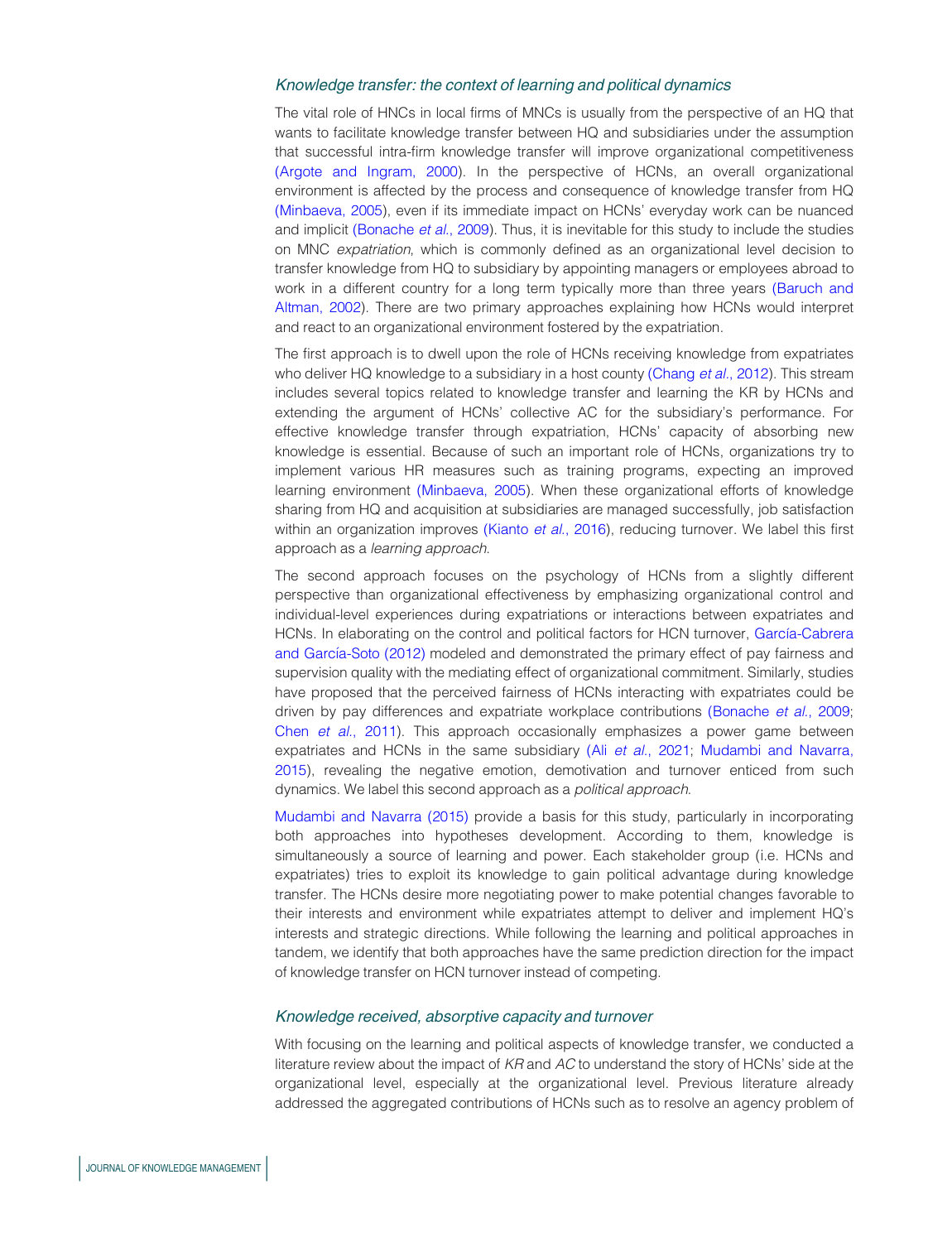asymmetric information with expatriates (Lin et al.[, 2005](#page-18-6)) and the handlings of transferred knowledge at local subsidiaries [\(Baruch and Altman, 2002](#page-15-1)).

After knowledge is transferred from the HQ, HCNs are expected to learn and contain the learning outcomes within subsidiaries [\(Minbaeva](#page-18-7) et al., 2003). For this responsibility of handling the KR, many studies have proposed that subsidiaries should offer AC or a learning environment, to HCNs, which can be achieved through training and other structured approaches including organizational design for performance feedback, promotion and compensation at subsidiaries [\(Mahnke](#page-18-8) et al., 2005; [Minbaeva](#page-18-7) et al., 2003; [Minbaeva, 2007](#page-18-0)).

Considering that AC is the ability to fully understand and use new external knowledge at the organizational level [\(Cohen and Levinthal, 1990](#page-16-9)), we are attentive to the AC's synergy with the KR, thus increasing the subsidiary's performance [\(Chang](#page-16-5) et al., 2012). Although the relationship between a subsidiary's AC and improved organizational outcomes from the KR is obvious, several studies have suggested antecedents of HCN turnover regarding AC. Employees tend to be attracted by and willing to remain longer at, an organization where they can learn (Egan et al.[, 2004](#page-17-4)). Organizational-level learning capacity can facilitate individuallevel learning. The recent study of [Veronica](#page-20-2) et al. (2020) connected environmental learning factors to individual level innovative behaviors in the international context of entrepreneurship by adopting a social opportunity approach. Their study summarized that governmental and organizational policies for entrepreneurship led to more flexible and innovative individuals in multinational small to medium enterprises, based on the assumption that the learning environments offered more opportunities that can be easily captured by the individual entrepreneurs. AC also works as an organizational environment that offers learning opportunities to employees and managers in subsidiaries (Jiao et al.[, 2019\)](#page-17-7) while the definition of AC affirmed that it is about an ability to capture various opportunities [\(Cohen and Levinthal,](#page-16-9) [1990](#page-16-9)). As [Ali and Park \(2016\)](#page-15-3) viewed the learning culture as an organizational outcome from the AC, Egan et al. [\(2004\)](#page-17-4) found supporting evidence for a negative causal relationship between learning culture at the organizational level and turnover intention at the individual level. In a simulation study, [Carley \(1992\)](#page-16-10) found that an organization with a slower learning pace induced a higher rate of turnover than one with a faster pace. Hence, in the learning perspective for AC's impact on turnover, we summarize that a high degree of AC is an organizational environment that provides learning opportunities and favorable culture to individual members in a subsidiary, increasing the incentive to stay.

As discussed previously, the political conflict or power game is another critical issue during knowledge transfer because it inevitably involves the close interaction of two groups with different identities (i.e. expatriates and HCNs) in the same organization. When assuming a vital role during knowledge transfer by leveraging AC, HCNs will have greater negotiation power over expatriates in various interaction scenarios [\(Mudambi and Navarra, 2015](#page-18-5)). Because belonging in a group with a higher prestige or political position provides a more favorable work environment [\(Nishii and Mayer, 2009\)](#page-19-9), AC should reduce the chance of HNCs leaving their organizations. HCNs who work in a subsidiary with significant AC are likely to enjoy the environment of self-development and high status. We combine the previous literature demonstrating the internal environment's impact on individual members' job attitudes such as organizational commitment [\(El Akremi](#page-17-6) et al., 2014; García-Cabrera and García-Soto, 2012) and job satisfaction [\(Kianto](#page-18-1) et al., 2016) to argue that HCNs would prefer to remain in a subsidiary with high AC environment because of the favorable context in which to reside. This argument is represented by our first hypothesis:

H1. AC in a subsidiary is likely to reduce the turnover decisions of HCNs at the individual level.

The same learning and political dynamics mechanism can be applied to the impact of KR from HQ on HCN turnover. Because the knowledge from an HQ should differ from local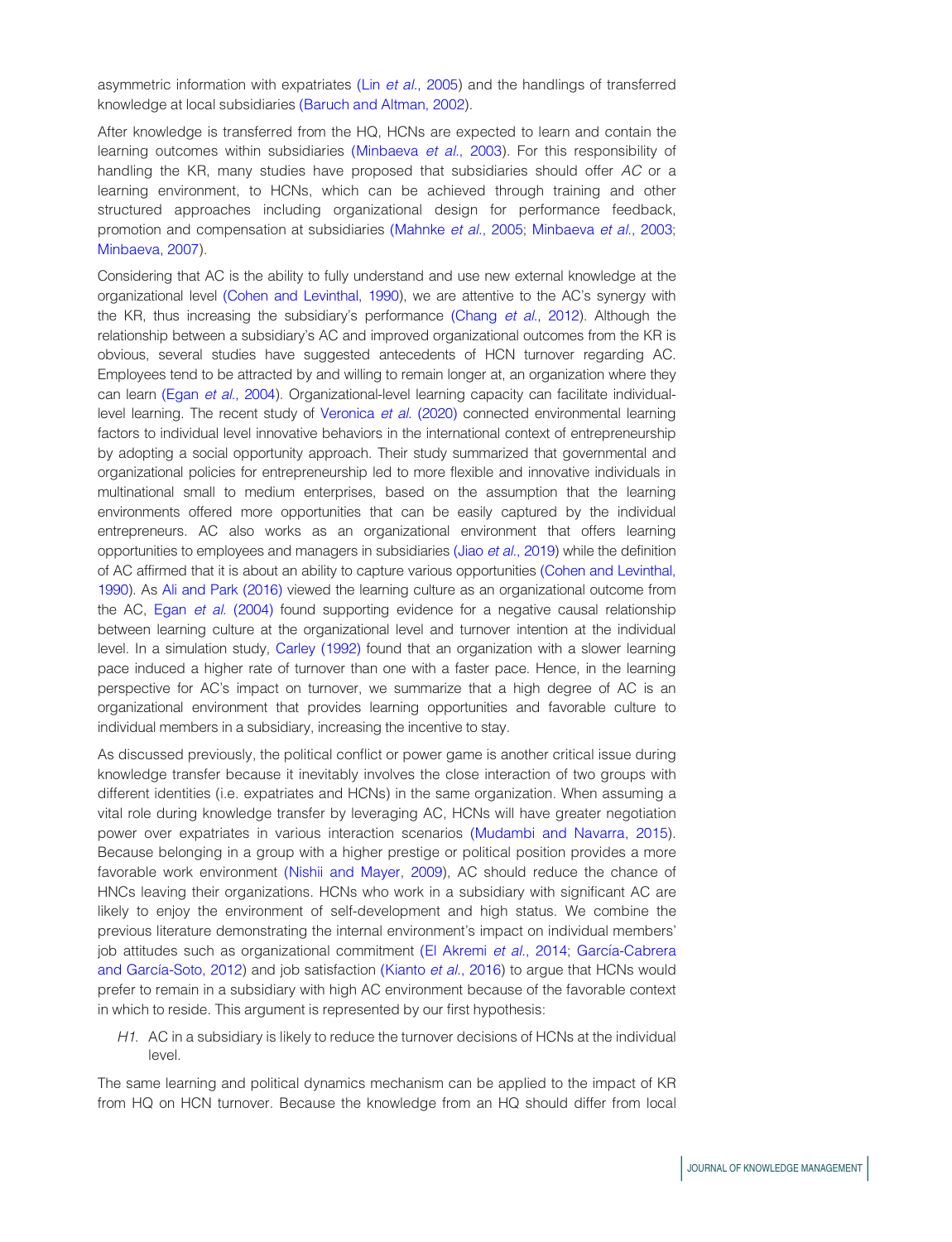knowledge already shared in a subsidiary [\(Minbaeva, 2007\)](#page-18-0), the new knowledge can be transformed into a resource for the subsidiary to develop its HCNs to fill knowledge gaps that cannot be filled with only existing local knowledge (Fang et al.[, 2010](#page-17-8)). Politically, the practice of transferring knowledge is a less explicit control mechanism compared to other control measures such as performance evaluation, compensation and the number of expatriates in a subsidiary (Björkman et al., 2004; [Blomkvist, 2012](#page-16-0)), and should, therefore, cause less authoritarian pressure on HCNs' everyday lives at their workplaces [\(Reiche,](#page-19-3) [2008\)](#page-19-3).

Instead, the knowledge inflow from an HQ or other subsidiaries to a specific subsidiary is perceived as a signal of the prestigious status of the focal subsidiary within intra-firm relationships [\(Monteiro](#page-18-9) et al., 2008). [Marin and Giuliani \(2011\)](#page-18-10) related the inflow of knowledge and network position of a subsidiary by proposing that the subsidiary's prestige has a positive association with the centrality of the position within an MNC's intraorganizational-knowledge network. A subsidiary receiving significant knowledge from an HQ is likely to enjoy social status within the intra-firm network (Guo et al.[, 2018\)](#page-17-9). In contrast, other subsidiaries that cannot receive comparable knowledge tend to be isolated in the network. When this "game of organizational politics" was perceived by individual members, it increased mental pressure at the workplace, resulting in increased turnover intention [\(Ali](#page-15-2) et al.[, 2021,](#page-15-2) p. 35). Thus, we hypothesize that the KR will serve to increase the learning and political prestige of a subsidiary, resulting in reduced HCN turnover:

H2. The KR in a subsidiary is likely to reduce the turnover decisions of HCNs at the individual level.

The organizational contributions from an HQ and a subsidiary are likely to reduce the risk of HCN turnover at the individual level. We have proposed that successful contributions for knowledge transfer within an MNC would offer a favorable learning and political environment to HCNs, increasing their willingness to remain in the current organization or subsidiary. This mechanism is the foundation for the upcoming argument on the question of "what will happen if one contribution exceeds another?" The question is highly relevant because knowledge transfer can only be accomplished by both KR and AC.

### Unbalance between knowledge received and absorptive capacity

The question of balance/unbalance emerges from the perspective of HCNs rather than expatriates. Consistent with the ongoing logic of context-based turnover, it is necessary to focus on how HCNs interpret and perceive the work environment where balance (or lack thereof) between KR and AC exists. Perceived AC would be a critical contextual factor for HCNs because KR from an HQ does not merely signal that there is something new to learn – even when the focus is restricted only to learning before extending its scope to include power dynamics. Instead, the received knowledge changes the working environment of HNCs, so that HCNs are expected to function for five pivotal roles rather than just learning knowledge [\(Jannesari](#page-17-10) et al., 2016), namely, cultural interpreter, communication facilitator, information resource broker, talent developer and change partner (p. 651). Due to the nature of knowledge transfer, we argue that unbalance between KR and AC would entail an undesirable work environment for HCNs.

Under the context of a large information inflow from HQ, contextual pressure exists on HCNs to learn new knowledge, coordinate the knowledge with the existing culture and engage in self-development (Egan et al.[, 2004](#page-17-4); [El Akremi](#page-17-6) et al., 2014). The demand-control model and previous studies have demonstrated that high demand without a control measure is a key stressor, increasing the hazard of voluntary turnover at the workplace [\(De](#page-16-12) Rijk et al.[, 1998;](#page-16-12) [Karasek, 1979](#page-18-11); Shih et al.[, 2011](#page-19-10)). In the empirical setting of knowledge transfer within an MNC, [Li and Lee \(2015\)](#page-18-12) demonstrated that a subsidiary that was not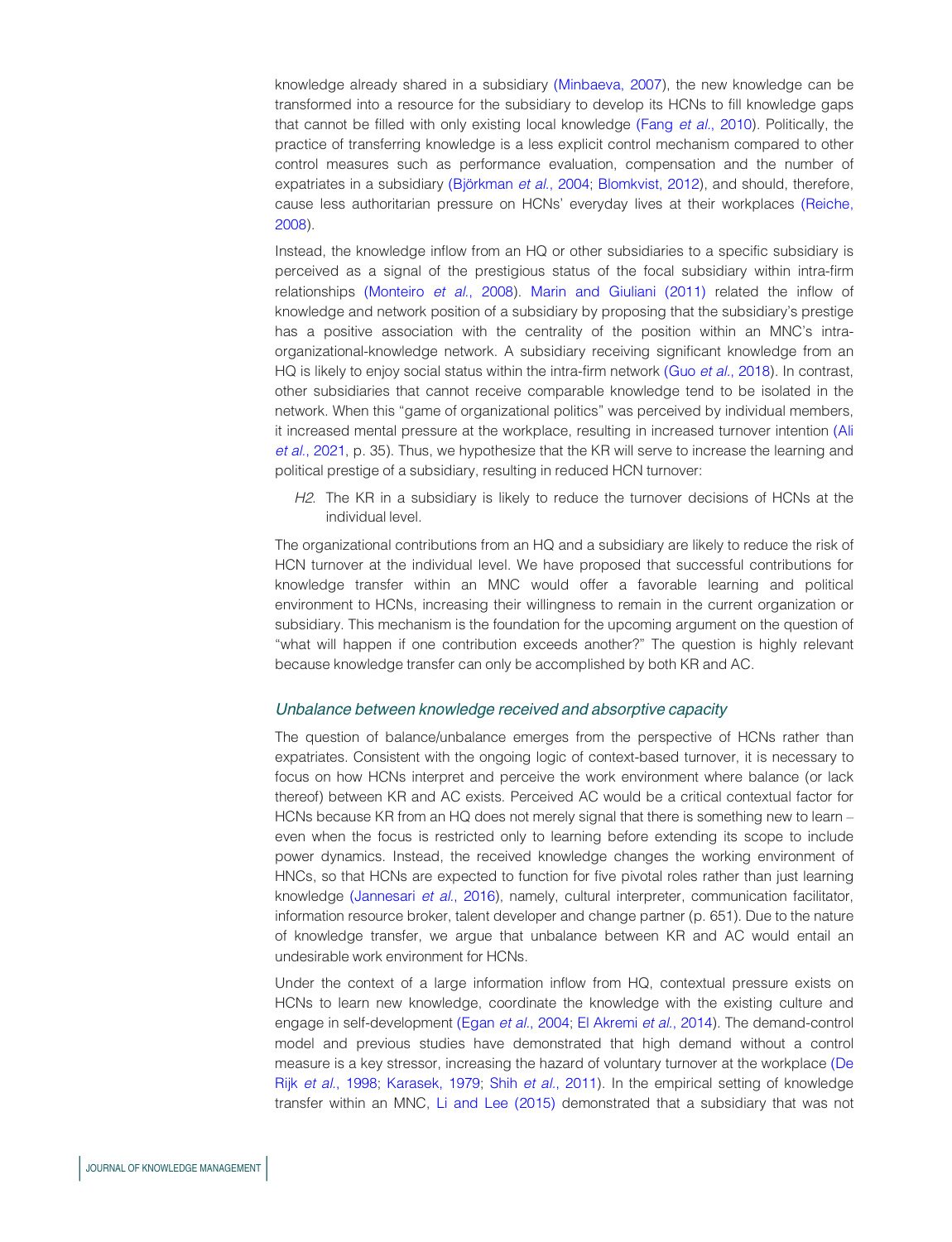ready to learn new knowledge significantly underperformed under the condition of high knowledge inflow compared to other subsidiaries with strong learning cultures.

When the concept of unbalance is applied to this study about turnover, the learning approach highlights job stress from the imposed workload but with a limited organizational capacity. Role-overload-generating stress is a key predictor of employee turnover and will be perceived and experienced when demanding roles, exceeding the available resources, are imposed [\(Vandenberghe](#page-19-11) et al., 2011). The KR from HQ demands that HCNs assume various learning roles during knowledge transfer; a limited AC available will exacerbate the HCNs' work conditions. Consequently, we define the excessive inflow of new knowledge from an HQ to the unprepared subsidiary as a high-demand and low-resource environment for HCNs. The demanding job condition without accessible resources is commonly classified as a source of stress, demotivation and turnover [\(de Croon](#page-16-13) et al., 2004). HCNs must have a sense of controllability during knowledge transfer because it is the basis of autonomy that can mitigate the negative impact of job demand on employees' learning motivation, suggesting that a high-demand, low-resource situation is the worst for the retention of employees (Shih et al.[, 2011\)](#page-19-10). When the sheer amount of learning expectation and a lack of organizational capacity are perceived in tandem, HCNs experience the stress of powerlessness to solve the situation, leading to a choice of turnover.

Unbalance would also occur when AC outruns the KR. According to the learning approach, especially the well-established motivation, capacity and opportunity framework [\(Blumberg](#page-16-14) [and Pringle, 1982;](#page-16-14) [Pearson](#page-19-12) et al., 2012), large AC and small knowledge input provide insufficient opportunity and motivation to ready-to-learn organizations. We explain how this unbalanced learning environment affects individual turnover by focusing on the related research stream of underemployment and overqualification [\(Erdogan and Bauer, 2011\)](#page-17-11). [Lee \(2005\)](#page-18-13) posited underemployment as a core relationship between environmental factors and job attitudes in the context of knowledge transfer of MNCs. The job variety factor from his study may be the most relevant to our argument because knowledge transfer inherently introduces several new tasks to HCNs [\(Jannesari](#page-17-10) et al., 2016). Task variety can be perceived as a burden when AC is low. However, this time, the situation is when a subsidiary has excessive learning ability and resources beyond the knowledge input, which we interpret as overqualification. The empirical research of [Gardner](#page-17-12) et al. (2011) found that the deprivation of skill-enhancing opportunities would encourage voluntary turnover because of the perceived restraints in self-development and reduced affective attachment to the current organization.

Thus, we propose that the unbalance between AC of a subsidiary compared to the KR from HQ will increase the turnover decision likelihood of HCNs at the individual level, leading to our third hypothesis:

H3. The unbalance between subsidiary AC and the KR from HQ will increase the turnover decision likelihood of HCNs at the individual level.

The political approach offers the same prediction on the impact of the imbalance. A larger volume of KR exceeding AC introduces an unfavorable environment to HCNs because the condition implies that expatriates from an HQ have greater political power based on their more substantial knowledge contributions than HCNs who already resided in the subsidiary [\(Mudambi and Navarra, 2015](#page-18-5)). As described previously, knowledge transfer is the least coercive control method used by an HQ to maintain its authority and managerial position. However, the HQ is the entity that usually decides how many and which expatriates should be appointed for each subsidiary. In contrast, the subsidiary side has little negotiation power for staffing. HCNs will not interpret the input of knowledge from HQ as an offer of new learning opportunities if there is a lack of negotiation power.

For the opposite pattern of imbalance, so to speak, when AC exceeds KR, [Lee \(2005\)](#page-18-13) found that the perceived fulfillment of psychological contract was a key factor causing perceived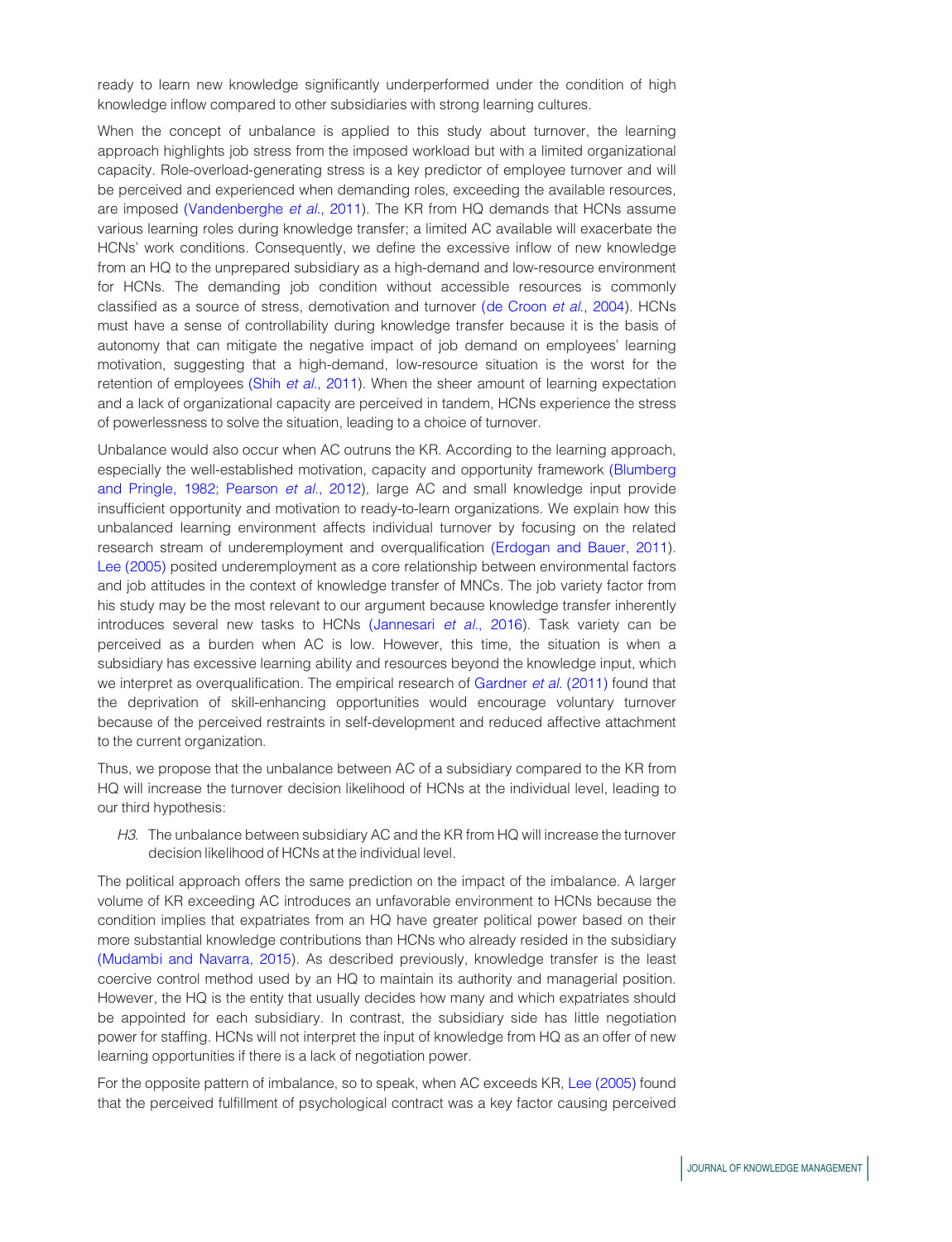underemployment during knowledge transfer. Politically, the HCNs may perceive too little knowledge input to their subsidiary as an unfair situation where the HQ is holding their authority only based on their bureaucratic control measures instead of from expertise and know-how. [Bonache](#page-16-7) et al. (2009) found that the perceived fair contribution of expatriates assigned by HQ was the critical factor preventing local employees' voluntary turnover. [Mudambi and Navarra \(2015\)](#page-18-5) also demonstrated that too much asymmetric power skewed to a subsidiary rather than an HQ could change the knowledge transfer landscape into a political power game. The study explicitly used the terminology of "bargaining power" to discuss the impact of balance between the contributions of expatriates and HCNs during knowledge transfer. Rather than benefitting HCNs, greater bargaining power for a subsidiary instead worsens the situation by forcing the HQ to assume a more political stance because of the higher risk of rent-seeking subsidiary behavior. In a general context, [Maynard](#page-18-14) et al. (2006) and [Erdogan and Bauer \(2011\)](#page-17-11) empirically supported the idea that underemployment caused employee turnover.

### Methods

### Sample and study context

The study data were obtained from a high-tech manufacturing company in South Korea (hereafter, Korea) listed in the Fortune Global 500. This company has a global network of subsidiaries in sales, manufacturing, research sectors spreading over 80 countries outside Korea and uses over 50,000 HCNs. The data were gathered in two stages, namely, T1 and T2.

During a project to develop an instrument for identifying potential expatriates, we collected data from HCNs through a web-based survey in 2012. HCNs agreeing to participate in our research were provided a survey link by email (T1). A total of 4,915 employees working at overseas subsidiaries provided data for this study. The response rate was low (12%). However, global HR managers confirmed that there were no significant differences between respondents and non-respondents for gender, age and tenure. In the second stage, approximately three years after the first survey data collection, the data on participant retention and turnover and the time they left the organization were collected from its personnel records (T2).

We secured a minimum homogeneity and representativeness of our sample by selecting 98 subsidiaries that had individual respondents with 3 to 367 counts (mean = 54). Our focal predictors, KR and AC, are subsidiary-level composites of HCN ratings. The intraclass correlations measured by ICC(K) [\(McGraw and Wong, 1996\)](#page-18-15) for KR and AC were 0.67 and 0.59, respectively, with  $K$  equal to 27. These values correspond to an adequate level of agreement according to the guidelines suggested by [LeBreton and Senter \(2008](#page-18-16), p. 836), justifying the aggregation.

### **Measures**

We adopted survey questions from the literature for the independent variables, whereas the dependent variable or HCN turnover was observed, removing the possibility of common method bias [\(Podsakoff](#page-19-13) et al., 2003). Moreover, we used archival and demographic data to calculate control variables such as HCN gender, HCN age, subsidiary size and subsidiary age.

All questionnaire items were presented in English except in China and Japan, where participants responded to versions of the questionnaire written in their native languages. The English version of the questionnaire was translated into Chinese and Japanese versions by two independent Chinese-English and Japanese-English bilingual translators. After reaching a consensus between the initial translators, an independent, third bilingual translator performed the back-translation in each case to ensure accuracy [\(Brislin, 1970\)](#page-16-15).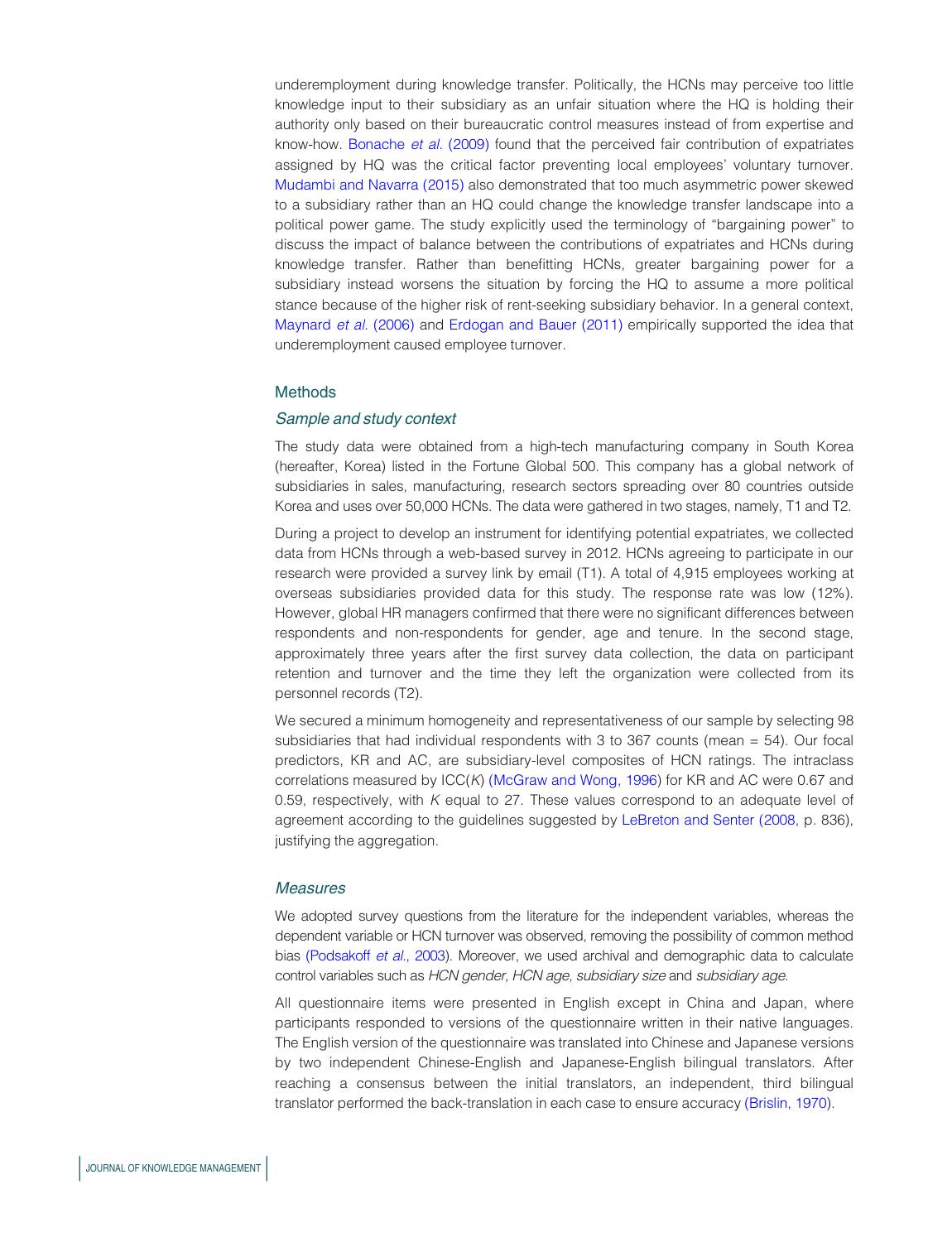### Independent variables

Knowledge received. We used the knowledge transfer scale proposed by [Chang](#page-16-5) et al. [\(2012\)'](#page-16-5)s, which contains seven items. We used six items, excluding one item ("repairrelated know-how and skills") that was irrelevant to this study. Participants responded on a seven-point Likert scale to the following question: "as a subsidiary, your organization may receive various knowledge from parent company through expatriates. Please indicate the amount of knowledge that your subsidiary received from expatriates as a whole in the following areas, namely, technological know-how and skills, quality control know-how and skills, product-related know-how and skills, managerial know-how and skills, knowledge about corporate culture and HR management." Factor analysis (principal component analysis) of six items produced a one-factor solution (approximately 67% of the variance explained, Cronbach's  $\alpha$  = 0.90). For representing the collective perception on KR, this measure was devised as an aggregated score of individual responses in the same subsidiaries.

Absorptive capacity. We measured subsidiary AC using six of the seven items from [Chang](#page-16-5) et al. (2012) by asking HCNs to indicate the extent to which the following statements accurately described their subsidiary's employees (excluding expatriates), namely, "have the ability to acquire new knowledge from the parent company to achieve targets," "have a vision of what the subsidiary is trying to achieve through the transfer of knowledge from the parent company," "have the technical competency to absorb the knowledge from the parent company," "have the necessary skills to implement the practices from the parent company," "have the ability to convert knowledge or the practices from the parent company" and "have the ability to exploit new knowledge or practices from the parent company" (Cronbach's  $\alpha = 0.92$ ). We conducted an exploratory factor analysis. The results indicated a one-factor solution with all loadings at 0.79 or higher. Furthermore, AC was used as an aggregated measure of individual responses.

Based on the arguments and predictions, we introduced a simple unbalance index (UBI) of absolute difference representing a pattern of knowledge transfer, which is expected to combine the predictions for H3:

Unbalance Index (UBI) =  $|$  Knowledge Received (KR) – Absorptive Capacity (AC)  $|$ 

### Dependent variable

Approximately, three years after the initial data collection, we obtained the information on the status of respondents of the first survey with the support of the company's HR team; approximately 37% of survey participants had left the organization. The data from the remaining 63% of participants were referred to as right-censored, indicating that measurement was discontinued before the event (turnover). The personnel records indicated that all turnover events were voluntary and caused by individuals' motivated choices [\(Campion, 1991](#page-16-16)). Given that the company had not done any intentional downsizing or lay-offs during the study interval, it was unlikely that the participants experienced involuntary turnover. Turnover was a binary variable with two categories, namely,  $0 =$ "stayed" and 1 = "left." Each participant's retention time was computed as the number of months that elapsed between entry and exit dates. In contrast to logistic regression, which is based only on the binary outcome status, survival analysis uses both binary outcome and retention time to calculate individuals' turnover hazard (Chang et al.[, 2013\)](#page-16-6). [Figure 1](#page-9-0) illustrates the distribution of turnover rates across 98 subsidiaries. Turnover rates differ markedly across institutions, with the first quartile (Q1), median (Q2) and third quartile (Q3) at 25%, 38% and 54%, respectively.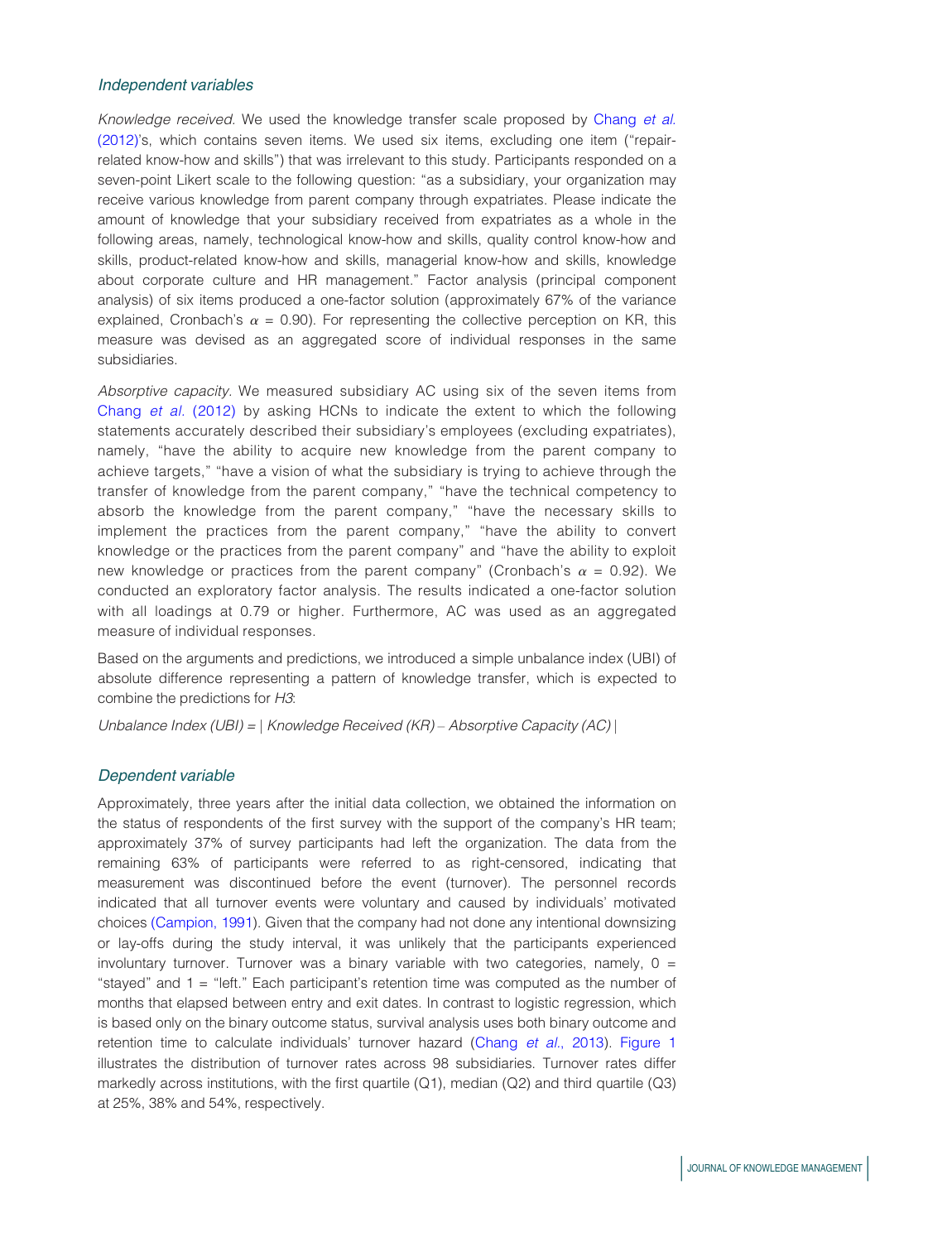### Control variables

First, we included individual-level demographic control variables such as age, gender [\(Nishii and Mayer, 2009](#page-19-9)) and tenure [\(Huang](#page-17-13) et al., 2006) at a subsidiary by asking the respondents to self-report (based on the previous literature) on the influences on turnover and turnover intention.

Because [Coyne and Ong \(2007\)-](#page-16-17)related cultural distance to turnover intention, we calculated and added the control variable denoting the gap between an individual's culture and parent company's country (i.e. Korea). Korea has a unique and strong business culture and practices during internationalization, even compared with Japan [\(Hemmert and](#page-17-14) [Jackson, 2016\)](#page-17-14). Overseas activities such as the HR management practices of Korean MNCs were affected and influenced by cultural distance with local subsidiaries [\(Glover and](#page-17-15) [Wilkinson, 2007\)](#page-17-15). It was necessary to regulate this country's effects at an individual level because the general perception of HCNs on the work environment might vary due to cultural differences. We measured participants' cultural values on five primary dimensions (collectivism, power distance, uncertainty avoidance, masculinity and work-life balance) that affected employee turnover in a previous study [\(Sturman](#page-19-14) et al., 2012) using full items from [Dorfman and Howell \(1988\)](#page-16-18) for the first four dimensions and selected five items from [Allen \(2001\)](#page-15-4) for the last dimension [[1\]](#page-15-5). Participants indicated how much they agreed or disagreed with nine statements, using a seven-point Likert scale from 1 (strongly disagree) to 7 (strongly agree).

Second, at the organizational level, we controlled for subsidiary age and size – by accessing a third-party database, [dunandbradstree.com](http://dunandbradstree.com) [\(Dun and Bradstreet, 2020](#page-16-19)) – because these two variables can influence knowledge transfer patterns [\(Chang](#page-16-5) et al., [2012\)](#page-16-5).

# Models

The hypotheses addressed the multilevel association between organizational knowledge transfer and individual HCN turnover decisions. Accordingly, we analyzed the measure of turnover hazard using hierarchical generalized linear modeling. First, we fit a Cox regression model with a random intercept for each subsidiary [\(Therneau, 2018\)](#page-19-15) to understand the heterogeneity of the hazards of turnover among the subsidiaries. The random intercepts incorporated in the Cox model represent an increased or decreased

<span id="page-9-0"></span>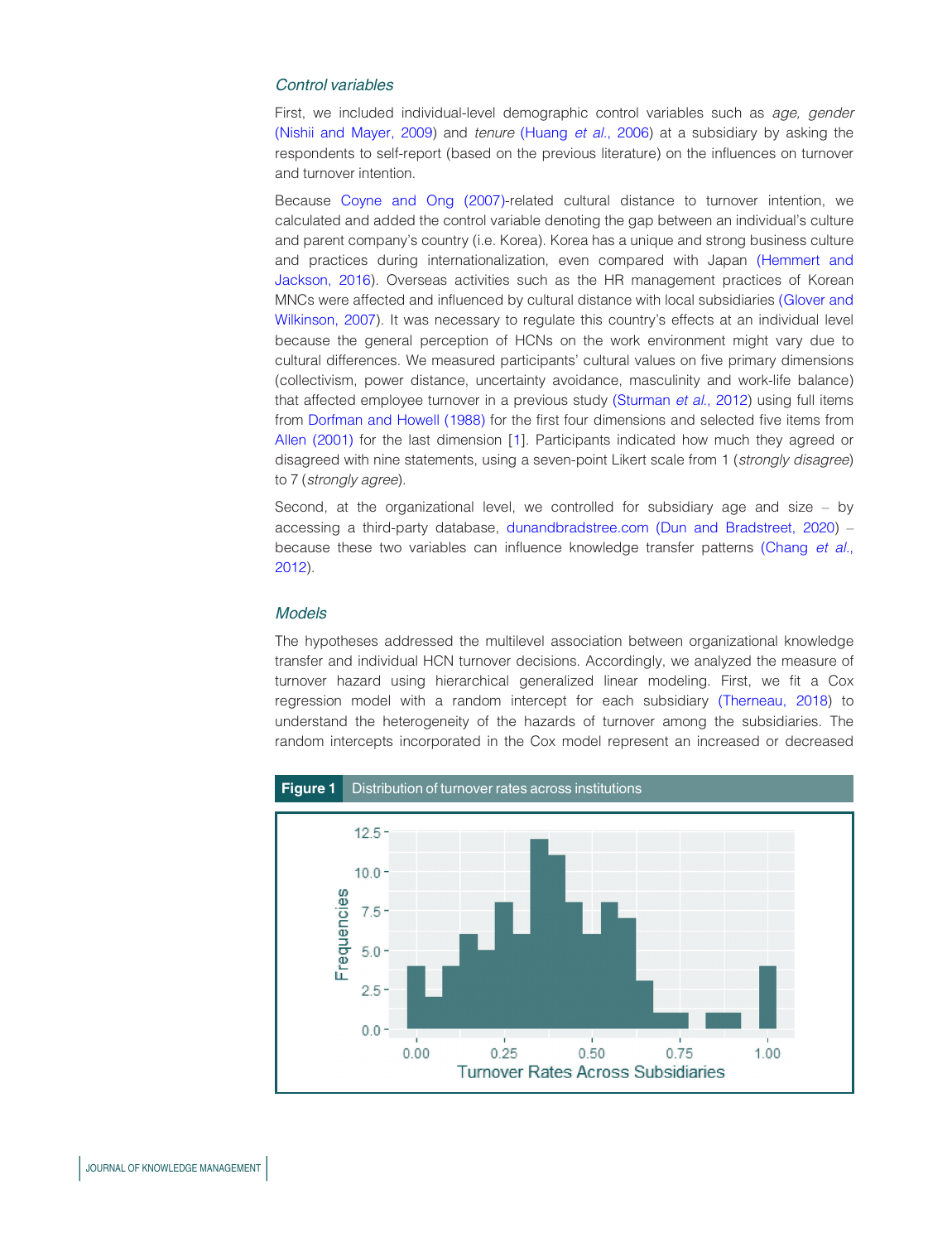hazard for distinct subsidiaries relative to the average subsidiary. Cox models with random intercepts for the  $j^{\text{th}}$  subsidiary can be formulated as:

$$
h_j(t; X_1, X_2, \cdots, X_p) = h_0(t) \exp(X_1 \beta_1 + \cdots + X_p \beta_p + \alpha_j)
$$
 (1)

where  $h_0(t)$  represents the baseline hazard function that depends on time t only and  $X_1, X_2,$  $\ldots$ ,  $X_p$  are explanatory variables.

In our research, we have three focal explanatory variables, KR, AC and UBI, in addition to several covariates such as tenure, gender, culture distance, firm size and firm age. The exponents of the regression coefficients, exp  $(\beta_1)$ , exp  $(\beta_2)$ , ..., exp  $(\beta_0)$ , are referred to as the relative risk or hazard ratio. The regression coefficients are frequently referred to as fixed effects because they do not involve the subscript  $j$  and do not vary across subsidiaries. In contrast, the last term in the linear predictor,  $\alpha_j$ , denotes the random effects associated with the  $j^{\text{th}}$  subsidiary. The exponent of the random effect functions multiplicatively on the hazard function such that subsidiaries with exp  $(\alpha_j)$  > 1 are "more frail" than the typical subsidiary with exp( $\alpha_j$ ) = 1 whereas subsidiaries with exp( $\alpha_j$ ) < 1 are "less frail." The same random effect is shared by all HCNs within the same subsidiary, and therefore, the random effect is often referred to as "shared frailty." Accordingly, the model in equation (1) is also labeled the *shared-frailty model* [\(Austin, 2017\)](#page-15-6). For mathematical convenience, the shared frailty term is most often assumed to follow a gamma distribution with a mean of 1 and a variance of  $\sigma^2$ .

## **Results**

### Hypothesis test

[Table 1](#page-10-0) presents the descriptive statistics of control variables and predictors. The results that we obtained from fitting the shared-frailty model are presented in [Table 2.](#page-11-0) The first two columns in [Table 2](#page-11-0) present the fixed and random effects for the baseline model, which includes the control variables only. For the predictor AC (Model 1 columns), we found no significant difference in turnover hazards as a function of AC after controlling for the covariates of both HCN-level (i.e. Tenure, Age and Sex) and firm-level (i.e. firm age and firm size). The effect of the subsidiary's  $AC$  on turnover hazards was not statistically significant (i.e.  $p$ -value = 0.91), and therefore, H1 was not supported.

For the predictor KR (Model 2 columns), the coefficient and its exponent, at  $-0.43$  and 0.65, were statistically significant (i.e.  $p$ -value = 0.03), suggesting that a one-unit increment in KR reduces turnover hazard by  $35\%$ , holding other covariates constant. Thus,  $H2$  was

<span id="page-10-0"></span>

| <b>Table 1</b> Descriptive statistics of control variables and predictors |           |           |          |          |        |          |          |              |            |                     |                  |            |
|---------------------------------------------------------------------------|-----------|-----------|----------|----------|--------|----------|----------|--------------|------------|---------------------|------------------|------------|
| Variables                                                                 | Mean      | <b>SD</b> | Median   | Min      | Max    | Skewness | Kurtosis | Correlations |            |                     |                  |            |
| <b>HCN</b> level                                                          |           |           |          |          |        |          |          |              |            |                     |                  |            |
|                                                                           |           |           |          |          |        |          |          | Tenure       | Age        | Gender <sup>a</sup> | Culture distance |            |
| Tenure                                                                    | 2.273     | 2.422     | 1.000    | 0.000    | 15,000 | 1.183    | 0.632    | 1.000        |            |                     |                  |            |
| Age                                                                       | 32.046    | 6.896     | 30,000   | 20,000   | 68,000 | 1.370    | 2.255    | $0.287***$   | 1.000      |                     |                  |            |
| Gender*                                                                   | 0.727     | 0.446     | 1.000    | 0.000    | 1.000  | $-1.017$ | $-0.966$ | $-0.005$     | $0.174***$ | 1.000               |                  |            |
| Culture distance                                                          | $-0.033$  | 0.997     | $-0.083$ | $-3.266$ | 3.498  | 0.131    | $-0.122$ | $-0.026*$    | $0.170***$ | $-0.017$            | 1.000            |            |
| Firm level                                                                |           |           |          |          |        |          |          |              |            |                     |                  |            |
|                                                                           |           |           |          |          |        |          |          | Firm age     | Firm size  | AC                  | <b>KR</b>        | <b>UBI</b> |
| Firm age                                                                  | 1.999.373 | 8.200     | 1,997    | 1,978    | 2,013  | $-0.071$ | $-1.029$ | 1.000        |            |                     |                  |            |
| Firm size                                                                 | 13.778    | 1.239     | 13.931   | 9.851    | 16.242 | $-0.813$ | 1.305    | $-0.198$     | 1.000      |                     |                  |            |
| AC                                                                        | 5.207     | 0.510     | 5.213    | 3.500    | 6.667  | $-0.025$ | 1.327    | $-0.090$     | $-0.015$   | 1.000               |                  |            |
| $K$ R                                                                     | 4.139     | 0.760     | 4.346    | 1.000    | 5.667  | $-1.242$ | 2.195    | 0.026        | $-0.222$   | 0.159               | 1.000            |            |
| UBI                                                                       | 1.098     | 0.806     | 0.877    | 0.083    | 3.833  | 1.284    | 1.361    | $-0.068$     | 0.171      | $0.406***$          | $-0.814***$      | 1.000      |

Notes: <sup>a</sup>Women and men are coded as 0 and 1, respectively. Thus, the mean of Gender indicates the proportion of men in the sample; \* Coefficient is significant at the 0.10 level; \*\* Coefficient is significant at the 0.05 level; \*\*\* Coefficient is significant at the 0.01 level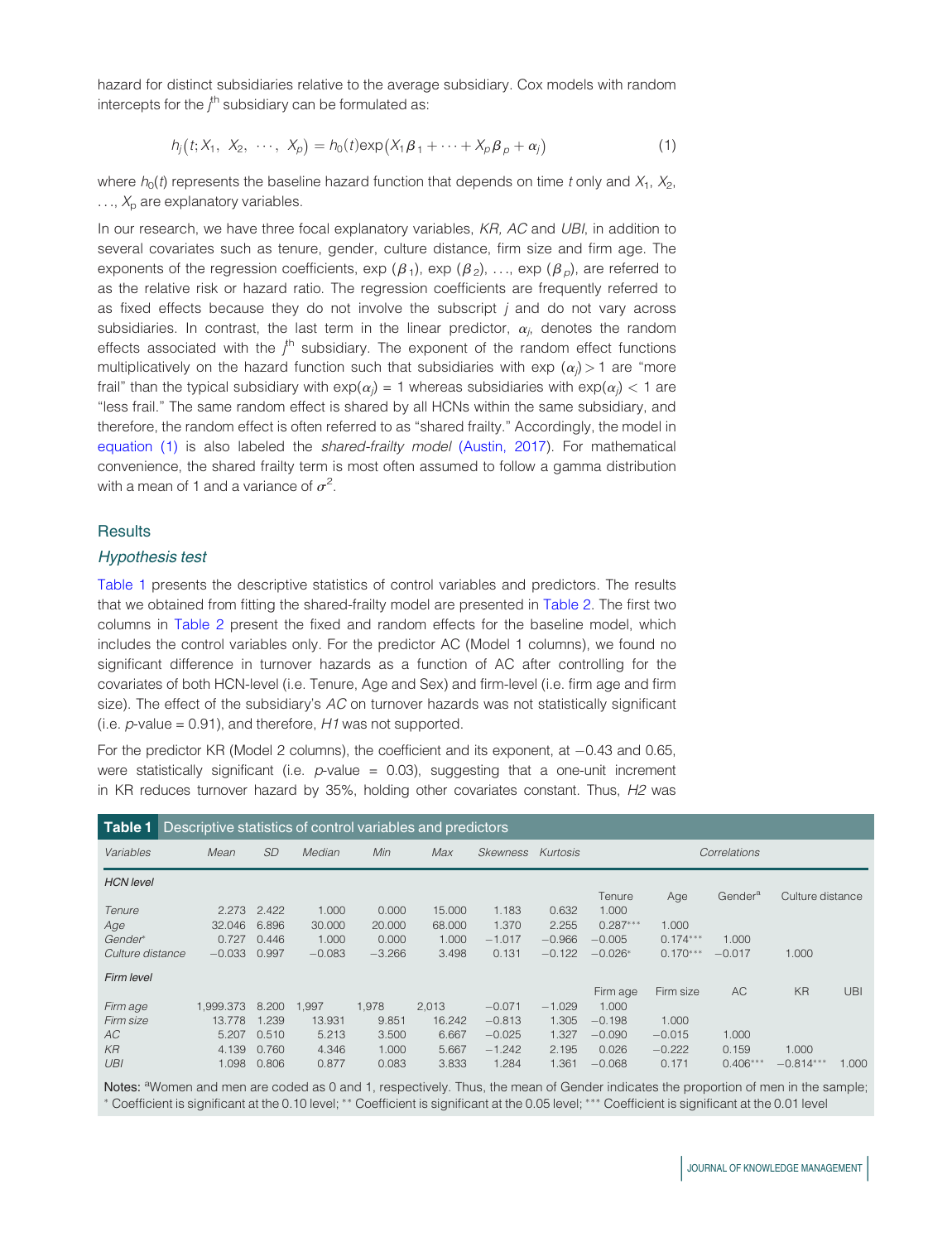supported. The coefficient of UBI in Model 3 (last two columns) was also statistically significant (i.e.  $p$ -value = 0.02) [\[2](#page-15-7)]. The exponentiated coefficient, i.e. exp  $(-0.34)$  = 1.41, suggests that a one-unit increase in UBI increases the hazard of turnover by 41%. The unbalance between KR and AC negatively impacts turnover hazard. This result supports H3.

At the bottom of [Table 2](#page-11-0) are presented the frailty estimates for the three models, which are approximately 0.40 when converted to standard deviations. Exponentiating this frailty estimate, exp  $(0.40) = 1.491$  or  $exp(-0.40) = 0.670$ , indicates that the employees in a subsidiary with frailty one standard deviation above (below) the average have 49.1% (33.0%) higher (lower) risk of turnover than employees in an average organization with the same observed covariate values. The results indicate that a combination of KR and AC indexed by UBI, rather than either by itself, is a more critical driver of turnover.

## Follow-up for hypothesis 1

Because the main effect of AC was not statistically significant in the preliminary test, we conducted follow-up analyzes to reveal clues about possible causes of the non-significance of the effect of AC. [Figure 2](#page-12-0) illustrates survival probabilities and cumulative hazard functions as functions of AC. For a simplified presentation, we trichotomized the predictor, AC, into Low (below the first quartile, Q1), High (above the third quartile, Q3) and Medium (between Q1 and Q3) groups. The survival and cumulative hazard functions (top two panels) for AC suggest that the risk of turnover is higher for AC-Low than AC-High during the early period of follow-up time (i.e. before four years since hire). However, the functions also suggest that such a pattern of impact might be reversed in the later period of follow-up time and that eventually, the AC-High group may run a higher risk of turnover. Such a time-varying pattern may offer a clue regarding how to interpret statistically non-significant coefficients for AC in Model 1.

## Discussion and conclusion

This paper analyzed knowledge transfer's impact on HCN turnover with a sample of 98 subsidiaries governed by a Korean MNC composed of 4,915 individual respondents. We developed three hypotheses arguing that the HCNs are affected by the patterns of organizational level knowledge transfer. AC and KR were suggested as shaping a positive learning and political environment for HCNs, but the balance between the two factors was deemed to compel more turnover. Our empirical tests supported the primary effects of KR

<span id="page-11-0"></span>

|                          | <b>Table 2</b> Results from fitting the shared frailty models |            |                     |            |                              |            |                            |            |
|--------------------------|---------------------------------------------------------------|------------|---------------------|------------|------------------------------|------------|----------------------------|------------|
| <b>Estimated effects</b> | Baseline model                                                |            | Model 1 (H1)        |            | Model 2(H2)                  |            | Model 3 (H <sub>3c</sub> ) |            |
| <b>Fixed effects</b>     | coef (SE)                                                     | exp (coef) | coef (SE)           | exp (coef) | coef (SE)                    | exp (coef) | coef (SE)                  | exp (coef) |
| <b>HCN</b> level         |                                                               |            |                     |            |                              |            |                            |            |
| Tenure                   | $-0.365(0.050)$ ***                                           | 0.694      | $-0.365(0.050)$ *** | 0.694      | $-0.366(0.050)$ ***          | 0.693      | $-0.361(0.050)$ ***        | 0.697      |
| Age                      | 0.004(0.008)                                                  | 1.004      | 0.004(0.008)        | 1.004      | 0.002(0.008)                 | 1.002      | 0.001(0.008)               | 1.001      |
| <b>Sex</b>               | 0.090(0.087)                                                  | 1.094      | 0.089(0.087)        | 1.093      | 0.096(0.087)                 | 1.101      | 0.089(0.087)               | 1.093      |
| Cultural distance        | $0.070(0.040)^{*}$                                            | 1.072      | $0.069(0.039)^{*}$  | 1.071      | 0.064(0.004)                 | 1.066      | 0.061(0.040)               | 1.063      |
| Firm level               |                                                               |            |                     |            |                              |            |                            |            |
| Age                      | $-0.023(0.012)^{*}$                                           | 0.978      | $-0.022(0.013)^{*}$ | 0.979      | $-0.020(0.011)^{*}$          | 0.98       | $-0.015(0.012)$            | 0.985      |
| Size                     | $-0.115(0.072)$                                               | 0.892      | $-0.114(0.072)$     | 0.892      | $-0.121(0.069)$ <sup>*</sup> | 0.886      | $-0.119(0.070)^{*}$        | 0.888      |
| AC.                      |                                                               |            | 0.059(0.211)        | 1.061      |                              |            |                            |            |
| <b>KR</b>                |                                                               |            |                     |            | $-0.428(0.199)$ **           | 0.652      |                            |            |
| UBI                      |                                                               |            |                     |            |                              |            | $0.341(0.156)$ **          | 1.406      |
| Random effects           | Variance                                                      |            | Variance            |            | Variance                     |            | Variance                   |            |
| (Shared frailty)         | 0.138                                                         |            | 0.138               |            | 0.125                        |            | 0.126                      |            |

Notes: \*Coefficient is significant at the 0.10 level; \*\*Coefficient is significant at the 0.05 level; \*\*\*Coefficient is significant at the 0.01 level; The concordance-index for Models 1–3 are all equal to 0.646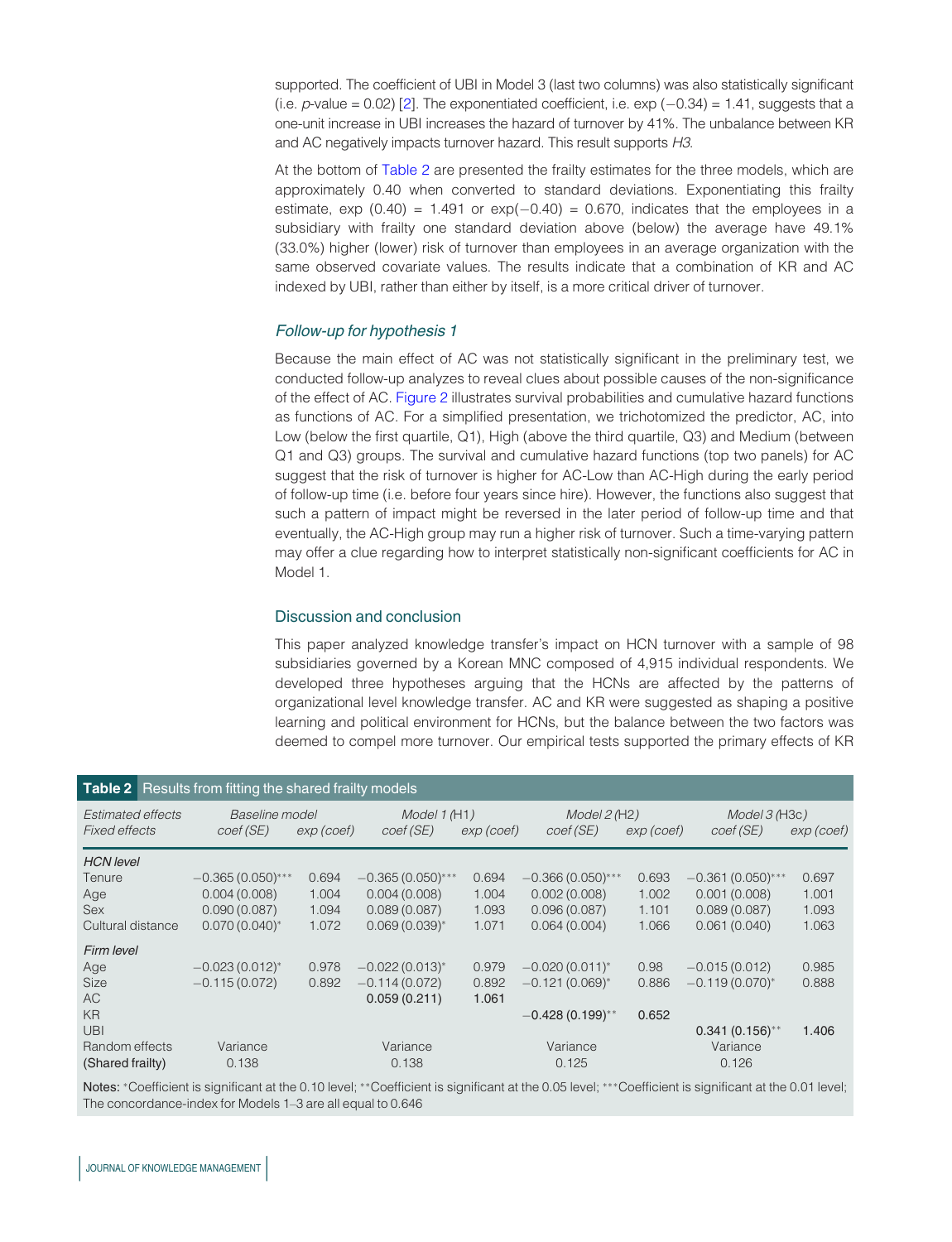and unbalance on turnover, whereas AC did not have a significant effect on turnover. These propositions and methodologies were rooted in the foundational mechanism of linking the organizational context to individual behaviors. Hence, the most general but still immediate implication would be to demonstrate supportive evidence that the employees perceived and reacted to their learning and political environments with a turnover decision. Our findings also have more concrete theoretical and managerial implications.

First, this is arguably the first attempt to empirically measure the turnover hazard of HCNs by setting knowledge transfer as a predictor, drawing a complete picture of the knowledge transfer process in subsidiaries from receiving to retaining knowledge. Because expatriates have been the focus group of research instead of HCNs [\(Hitotsuyanagi-Hansel](#page-17-2) et al., 2016), ample studies were conducted for the earlier stage of knowledge transfer conducted by expatriates.

Expatriate turnover after repatriation has also been studied intensively [\(Hitotsuyanagi-](#page-17-2)[Hansel](#page-17-2) et al., 2016), implying that HCN turnover has been ignored. Given that knowledge transfer is the core strategic intention of expatriation and HCNs are the pivotal members who learn and maintain the acquired knowledge for organizational success [\(Chang](#page-16-5) et al., [2012\)](#page-16-5), attempts of not omitting the last of the story at a subsidiary, such as our study, should have been performed earlier and more often. Even though HCN turnover implies a

<span id="page-12-0"></span>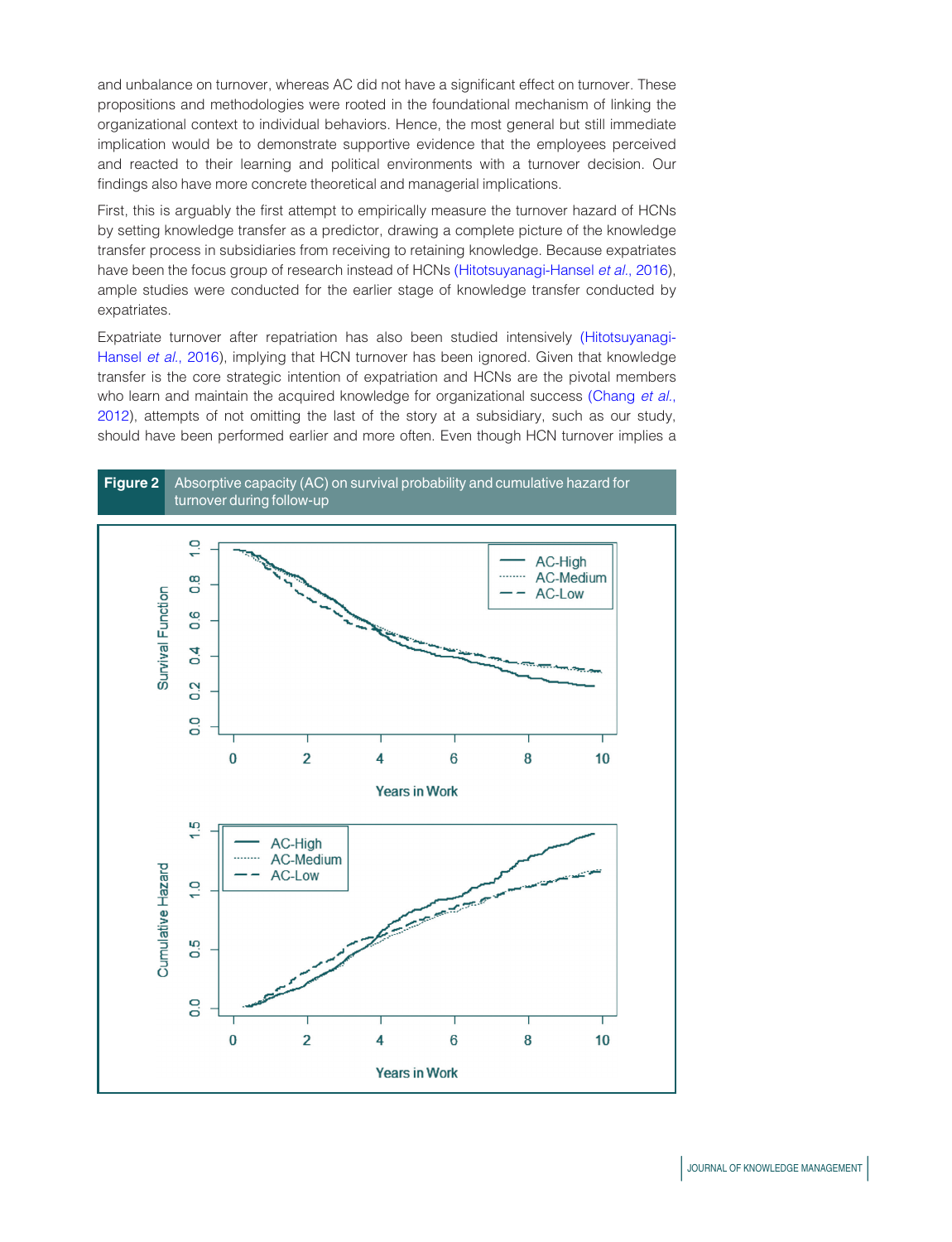knowledge loss [\(Dess and Shaw, 2001;](#page-16-2) [Eckardt](#page-16-1) et al., 2014), few studies have extended the investigation to the importance of maintaining the acquired knowledge at a local subsidiary (García-Cabrera and García-Soto, 2012; Lee et al.[, 2017\)](#page-18-17).

This study's findings enhance the understanding of this less examined but crucial demographic group's turnover. In particular, our findings the HCN turnover in the middle of the knowledge transfer process: acquisition, sharing, creation and codification [\(Kianto](#page-18-1) et al., [2016](#page-18-1)). We successfully demonstrated that there was a missing link in the knowledge transfer literature by collecting data on the turnover of HCNs, enabling the empirical examination of some subsidiaries losing a larger volume of acquired knowledge than others because of two knowledge transfer patterns, namely, a low level of KR and an unbalance between AC and KR. Therefore, this study contributes insight to the knowledge management literature that knowledge retention is affected by the previous knowledge transfer process. This insight can be elaborated by the various stages of knowledge management. For a hypothetical example, a subsidiary with a shared knowledge acquired from HQ would increase or decrease the risk of knowledge loss or HCN turnover, resulting in success or failure in knowledge codification.

Second, the most consistent finding of our analysis in the context of knowledge transfer is that HCN turnover was explained when KR and AC were considered together. This study introduced the UBI as a key pattern of knowledge transfer at the organizational level. The demonstrated impact of UBI is that the larger the difference between KR and AC, the higher the risk of HCN turnover. Theoretically, this finding extends existing research on intraorganization knowledge transfer within MNCs [\(Bader, 2017](#page-15-8); [Chang](#page-16-5) et al., 2012). Former work typically assumed that AC or the subsidiary's role is entirely passive or reactive to KR or HQ's commands. [Chang](#page-16-5) et al. (2012) identified the role of AC as a moderating factor for KR's primary effect, even though their study's outcome was subsidiary performance. [Bader](#page-15-8) [\(2017\)](#page-15-8) successfully argued that HCNs are essential during knowledge transfer but that their contribution was limited to offering "social support" for expatriate adjustment.

Our findings, however, suggest that a subsidiary's contributions or AC are commensurate to HQ's strategic implementation or KR to make an impact. According to the findings, one disastrous knowledge-transfer pattern is too much KR without AC, resulting in enormous knowledge loss. Similarly, too much AC can ruin the balance with KR, which also increases turnover hazards. This finding resonates with the analogy of a water bucket to the MNC studies by revealing to theorists inconsistent findings about the knowledge spillover effect [\(Marin and Giuliani, 2011\)](#page-18-10) and the opposite situation of a relative shortage. It also implies the existence of an optimal point in the tensions between an HQ and a subsidiary to realize a potential synergy. One of the most insightful theoretical extensions in this study is that organizational level balance fosters individual level balance. According to Sherif et al. [\(2013\)](#page-19-16), an organizational structure established to balance two knowledge orientations also facilitated employee balance. Consequently, it may be productive to consider HCNs' individual development efforts based on their perception of the balance between AC and KR.

Third, our analysis of the separate impacts of KR and AC does not consistently support the hypotheses. Instead, we recognized the possibility of nonlinear trends of KR and AC on the turnover hazard. The medium groups were not necessarily located between Low and High groups, both for AC and KR. This result indicates that KR and AC might exert both a timevarying and a complex nonlinear effect on the hazard of turnover. This study developed hypotheses mainly based on the mechanisms of job satisfaction (and dissatisfaction) that can discourage (or encourage) employee turnover, suggesting linear causality between knowledge transfer and HCN turnover.

However, when the argument extends to an external opportunity or alternative options in the labor market [\(Ngo-Henha, 2017\)](#page-19-17), the nonlinear chronological change can be explained theoretically. [March and Simon \(1958\)](#page-18-18) suggested that the turnover decision would occur when an employee's job satisfaction was insufficient to overrun the perceived easiness of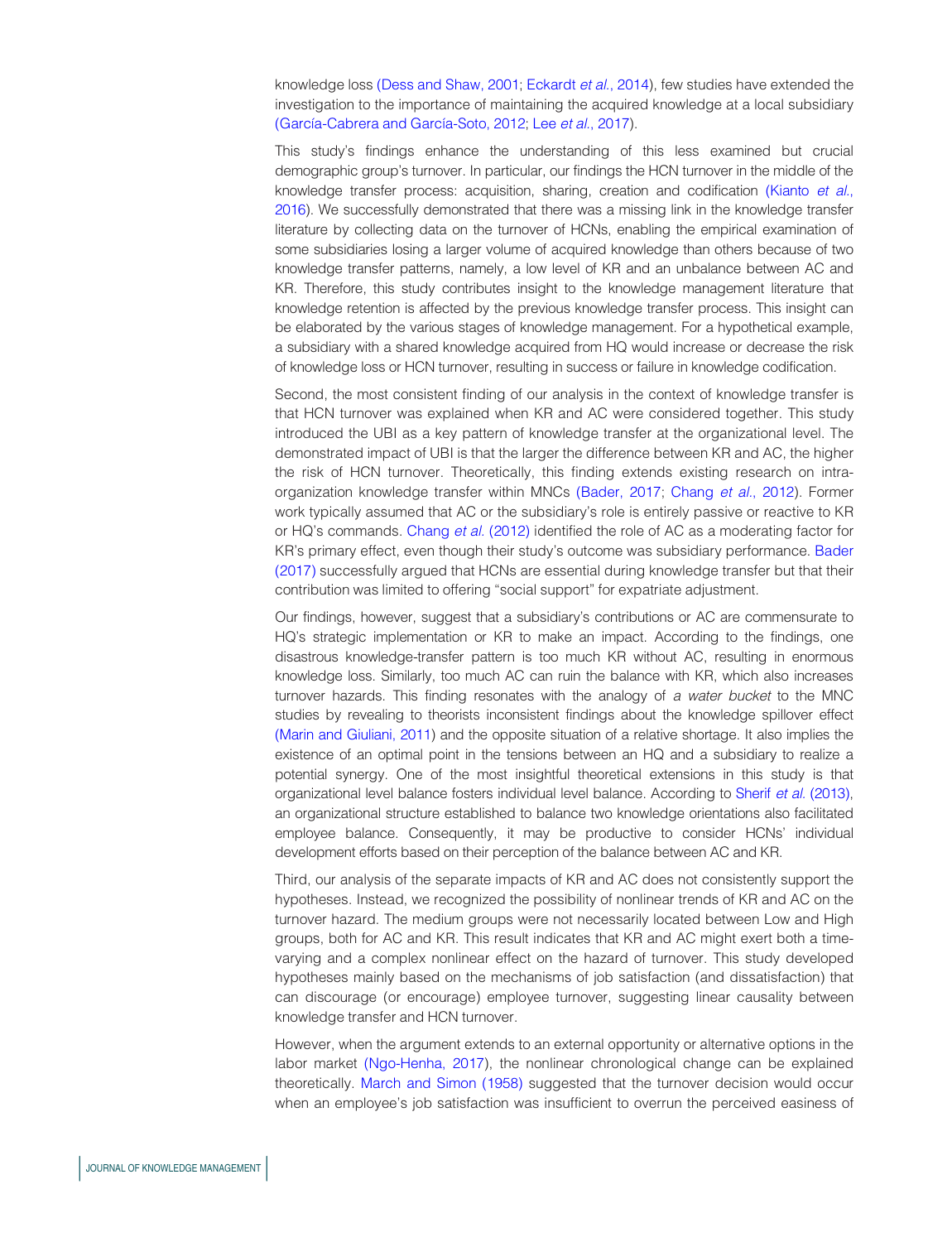movement. When this factor of job mobility is included in the explanation, there is a possibility that AC and KR affect turnover differently over time. In a hypothetical scenario of a high AC subsidiary, the AC would function as prevention of HCN turnover because the employees in an early stage of self-development might think there is no better alternative than the current organization, which aligns with our suggested hypothesis. Nevertheless, over time, the ease of job mobility can increase if HCNs become competitive enough in the labor market because of the high AC environment.

Moreover, the apparent practical message is that providing knowledge is insufficient for cultivating a local subsidiary environment. In an extreme case, one-sided knowledge transfer can harm the learning culture of an MNC. Our findings and arguments imply that the HCNs deserve much more attention from top management teams who have already been biased given the obvious and inevitable importance of retaining expatriates [\(Tsang,](#page-19-18) [1999;](#page-19-18) [McNulty and Tharenou, 2004\)](#page-18-19). When implementing such balanced ideas between an HQ and a subsidiary, managers also can benefit from our two-fold view incorporating both knowledge and politics during the process. Even if the strategic intention of expatriation was intended to improve the subsidiary's learning environment, it might have concluded with increasing political pressure on HCNs.

Mir et al. [\(2008\)](#page-18-20) also demonstrated that a knowledge transfer is likely to be perceived as a foreign "threat" by HCNs when there was dominant input from one side – in their case, from HQ. Any managerial decision must not disregard the reality that learning and politics will inevitably mingle into knowledge transfer. Finally, we also call managers' attention to the high turnover rates of HCNs by articulating that this represents a loss of invaluable knowledge. In our data, 37% of HCNs had left within the three years of our study. [Froese](#page-17-0) [and Xiao \(2012\)](#page-17-0) reported that the range of Chinese HCNs turnover was from 10% to 40% as evidence of low commitment to foreign HQs.

Related to the turnover issues, a substantial body of research has offered evidence on the crucial role of HR management in raising or reducing the turnover risk [\(Chang](#page-16-6) et al., 2013; Hom et al.[, 2017](#page-17-16); [Minbaeva, 2005\)](#page-18-4). If the theoretical linkage between contextual factors and individual turnover is the collective perception and reaction of the employees, HR practices are the managerial tool for influencing employees' perceptions in the workplace. The appropriate implementation of HR management practices such as training, compensation, job security and justice systems would help the employees align values and goals between them and their organizations, a status labeled as *job embeddedness* [\(Ansari](#page-15-9) et al., 2018; [Hom](#page-17-16) et al., [2017](#page-17-16)). The managers of HQs and subsidiaries can apply this idea to the context of AC and KR because previous findings demonstrated that effective HR practices induced "an individual's perception regarding his [or her] compatibility with the community and organization" [\(Ansari](#page-15-9) et al.[, 2018,](#page-15-9) p. 67). A training program for an individual's skills and abilities might serve as a helpful example for managers to consider to align individual and organizational capacities, increasing job embeddedness and decreasing the turnover risk of HCNs.

Although this study provides an increased understanding of knowledge transfer and its impact on HCN turnover, it is not without its limitations concerning directions for future research in the theme. Underlying psychological mechanisms, such as perceived fairness and sense of power, were not measured, despite their inclusion in the conceptual arguments. Alternative explanations such as external job availability influencing the job mobility perceived by HCNs were not eliminated. Moreover, our study could not confirm the impact of knowledge loss or HCN turnover on MNCs' performance. For our UBI, we measured the absolute value of differences to align with our conceptual assumption of symmetric direction, limiting the test for an asymmetric mechanism. Due to methodological limitations, we only hinted at, but could not provide evidence for, whether the impact of KR and AC is time-varying, complex nonlinear or both by addressing the mechanisms of the perceived ease. Thus, future studies should further explore individual-level mechanisms by confirming the possibility of the asymmetric and curved influence of unbalance.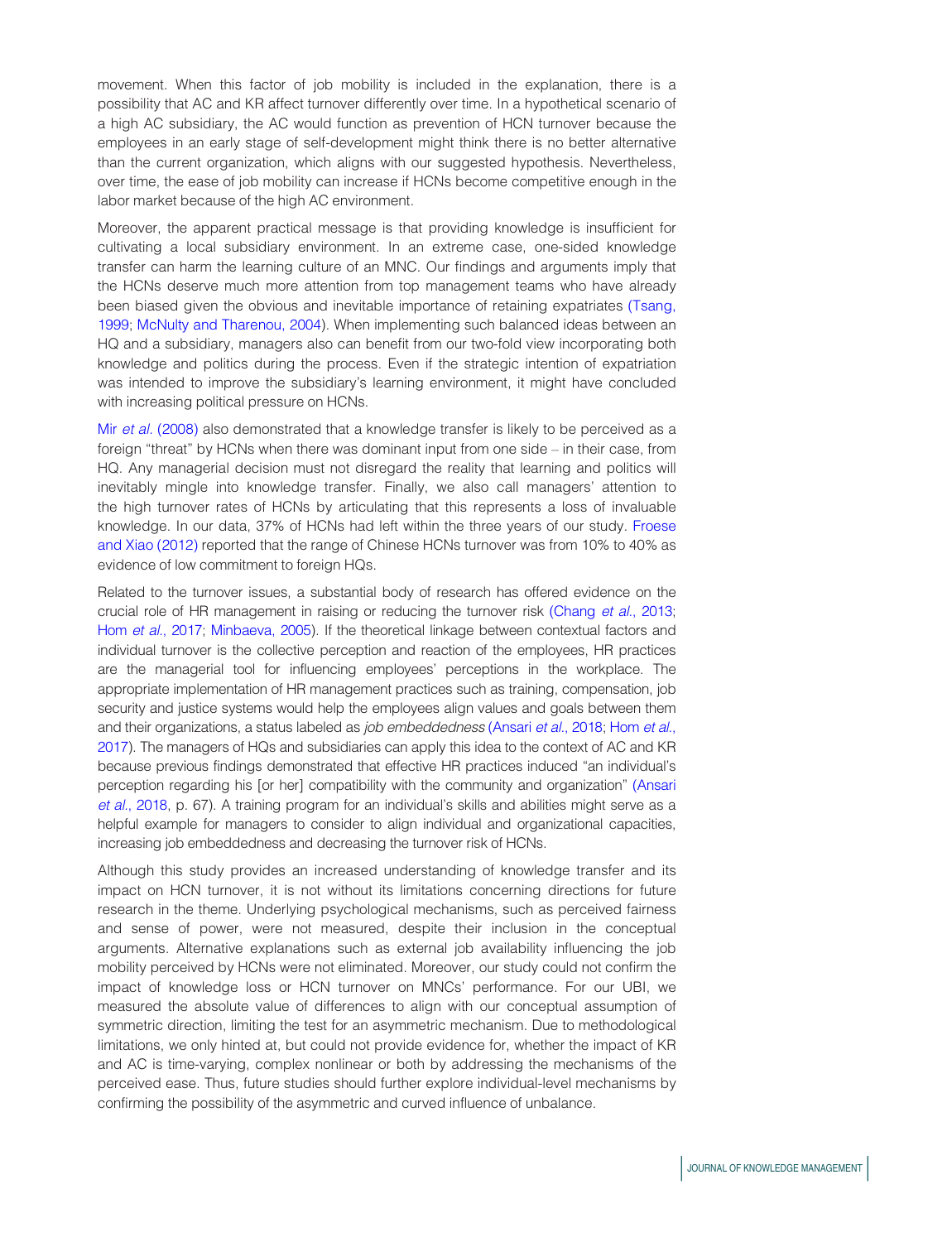Due to the limited availability of some critical factors during data collection, we could not include industry, organizational and individual control variables that might contribute to HCN turnover. Although we were able to control the home country effect by calculating the cultural distance between Korean national culture and the individual value of the respondents, this ironically would restrain the potential theoretical and empirical contributions of this study. We assumed that distance was a cost of doing business across borders. However, adopting the Korean HQ's unique strengths – including culture – could be an invaluable opportunity for the subsidiaries to thrive in the long-term. Thus, another venue for future studies to investigate country-specific contexts with more intensive background research and comprehensive data collection that can reflect multiple critical contingencies of knowledge transfer. In particular, the geo-economic location of subsidiaries might affect these learning dynamics with HQ.

Transferred knowledge from an HQ in a developed country to a subsidiary in an emerging market might be processed effectively in a somewhat favorable atmosphere (Zhu [et al.](#page-20-3), [2018\)](#page-20-3). However, a disparate culture or knowledge from an emerging country's HQ to a developed country may still function as a cost rather than an opportunity. Finally, the consequence of knowledge loss or turnover hazard on organizational performance was discussed only with previous literature rather than an empirical test. Focusing on the outcomes of HCN turnover remains a relevant future direction.

### **Notes**

- <span id="page-15-5"></span>1 Following [Yeganeh \(2014\)'](#page-20-4)s recommendation, we used the Mahalanobis distance (MD) when calculating participants' cultural values. When calculating the cultural distance of an HCN, MD considers the variances and correlations among the primary dimensional scores from the parent country. In this study, we used the scores obtained from 459 Korean expatriate candidates in 2012 to generate the variances and correlations among the five primary dimensions.
- <span id="page-15-7"></span>2 As an alternative to this Wald-type test, the likelihood ratio test statistics were calculated as the difference of the integrated log-likelihoods between the baseline model and Models 1–3. The resulting  $\chi^2$  difference tests were consistent with the Wald-type tests, with p-values of 0.77, 0.04 and 0.038 for Models 1–3, respectively.

### **References**

<span id="page-15-3"></span>Ali, M. and Park, K. (2016), "The mediating role of an innovative culture in the relationship between absorptive capacity and technical and non-technical innovation", Journal of Business Research, Vol. 69 No. 5, pp. 1669-1675, doi: [10.1016/j.jbusres.2015.10.036](http://dx.doi.org/10.1016/j.jbusres.2015.10.036).

<span id="page-15-2"></span>Ali, A., Zhang, Z. and Aman, N. (2021), "Game of organizational politics leading to turnover intention", Journal of Advanced Research in Economics and Administrative Sciences, Vol. 2 No. 2, pp. 35-49, doi: [10.47631/jareas.v2i2.223.](http://dx.doi.org/10.47631/jareas.v2i2.223)

<span id="page-15-4"></span>Allen, T.D. (2001), "Family-supportive work environments: the role of organizational perceptions", Journal of Vocational Behavior, Vol. 58 No. 3, pp. 414-435, doi: [10.1006/jvbe.2000.1774](http://dx.doi.org/10.1006/jvbe.2000.1774).

<span id="page-15-9"></span>Ansari, N., Siddiqui, S. and Farrukh, M. (2018), "Effect of high performance work practices on job embeddedness and employee innovative behavior", International Journal of Contemporary Economics and Administrative Sciences, Vol. 8 No. 2, pp. 64-88.

<span id="page-15-0"></span>Argote, L. and Ingram, P. (2000), "Knowledge transfer: a basis for competitive advantage in firms", Organizational Behavior and Human Decision Processes, Vol. 82 No. 1, pp. 150-169, doi: [10.1006/](http://dx.doi.org/10.1006/obhd.2000.2893) [obhd.2000.2893.](http://dx.doi.org/10.1006/obhd.2000.2893)

<span id="page-15-6"></span>Austin, P.C. (2017), "A tutorial on multilevel survival analysis: methods, models and applications", International Statistical Review, Vol. 85 No. 2, pp. 185-203, doi: [10.1111/insr.12214.](http://dx.doi.org/10.1111/insr.12214)

<span id="page-15-8"></span>Bader, A.K. (2017), "The effect of host country nationals' social support on expatriates' adjustment – a multiple stakeholder approach", in Bader, B., Schuster, T. and Bader, A.K. (Eds), Expatriate Management: Transatlantic Dialogues, Palgrave Macmillan UK, London, pp. 137-163.

<span id="page-15-1"></span>Baruch, Y. and Altman, Y. (2002), "Expatriation and repatriation in MNCs: a taxonomy", Human Resource Management, Vol. 41 No. 2, pp. 239-259, doi: [10.1002/hrm.10034.](http://dx.doi.org/10.1002/hrm.10034)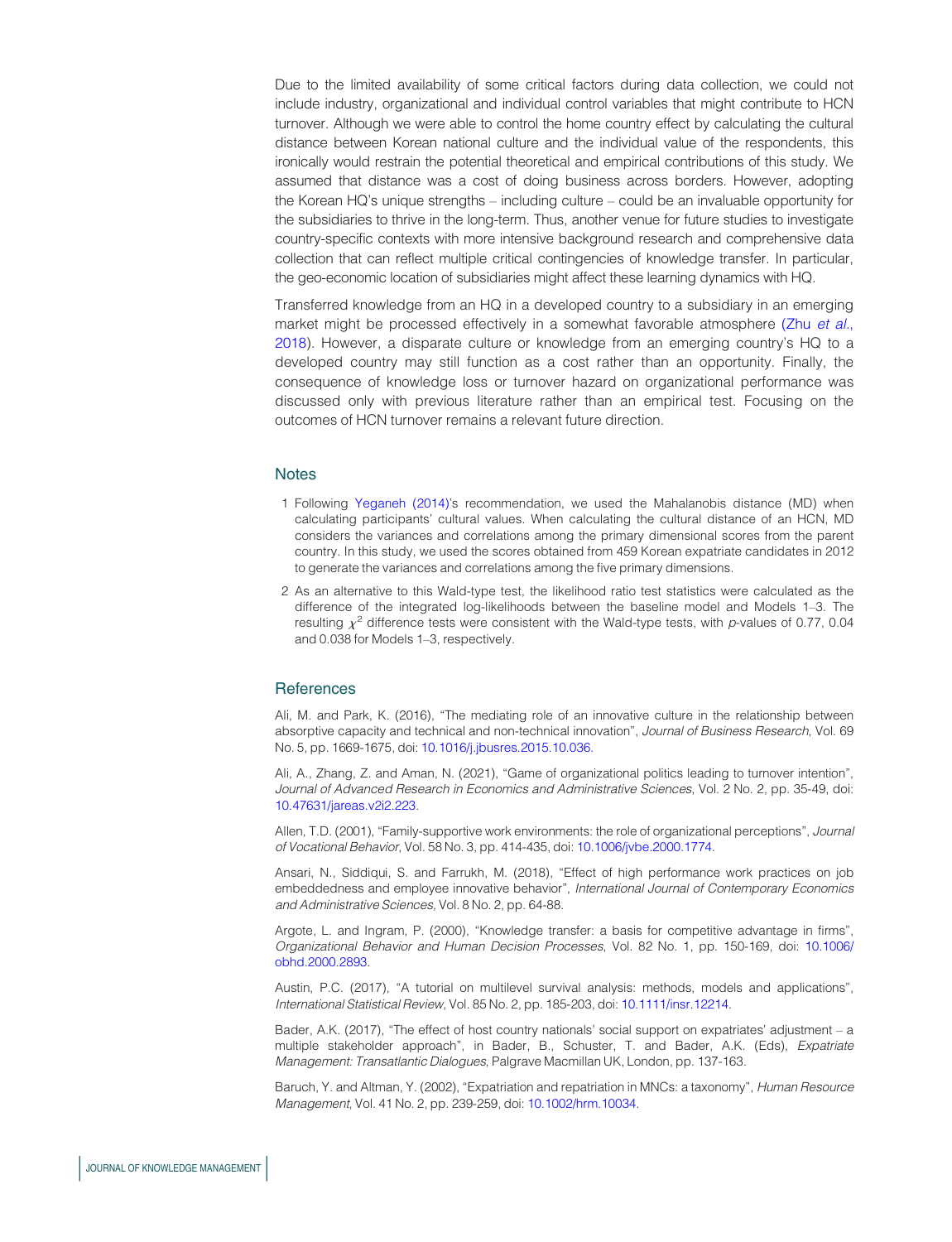<span id="page-16-4"></span>Belderbos, R.A. and Heijltjes, M.G. (2005), "The determinants of expatriate staffing by Japanese multinationals in Asia: control, learning and vertical business groups", Journal of International Business Studies, Vol. 36 No. 3, pp. 341-354, doi: [10.1057/palgrave.jibs.8400135](http://dx.doi.org/10.1057/palgrave.jibs.8400135).

<span id="page-16-11"></span>Björkman, I., Barner-Rasmussen, W. and Li, L. (2004), "Managing knowledge transfer in MNCs: the impact of headquarters control mechanisms", Journal of International Business Studies, Vol. 35 No. 5, pp. 443-455, doi: [10.1057/palgrave.jibs.8400094](http://dx.doi.org/10.1057/palgrave.jibs.8400094).

<span id="page-16-0"></span>Blomkvist, K. (2012), "Knowledge management in MNCs: the importance of subsidiary transfer performance", Journal of Knowledge Management, Vol. 16 No. 6, pp. 904-918, doi: [10.1108/](http://dx.doi.org/10.1108/13673271211276182) [13673271211276182.](http://dx.doi.org/10.1108/13673271211276182)

<span id="page-16-14"></span>Blumberg, M. and Pringle, C.D. (1982), "The missing opportunity in organizational research: some implications for a theory of work performance", Academy of Management Review, Vol. 7 No. 4, pp. 560-569, doi: [10.5465/amr.1982.4285240](http://dx.doi.org/10.5465/amr.1982.4285240).

<span id="page-16-7"></span>Bonache, J., Sanchez, J.I. and Zárraga-Oberty, C. (2009), "The interaction of expatriate pay differential and expatriate inputs on host country nationals' pay unfairness", The International Journal of Human Resource Management, Vol. 20 No. 10, pp. 2135-2149, doi: [10.1080/09585190903178062.](http://dx.doi.org/10.1080/09585190903178062)

<span id="page-16-15"></span>Brislin, R.W. (1970), "Back-translation for cross-cultural research", Journal of Cross-Cultural Psychology, Vol. 1 No. 3, pp. 185-216, doi: [10.1177/135910457000100301](http://dx.doi.org/10.1177/135910457000100301).

<span id="page-16-16"></span>Campion, M.A. (1991), "Meaning and measurement of turnover: comparison of alternative measures and recommendations for research", Journal of Applied Psychology, Vol. 76 No. 2, pp. 199-212, doi: [10.1037/](http://dx.doi.org/10.1037/0021-9010.76.2.199) [0021-9010.76.2.199](http://dx.doi.org/10.1037/0021-9010.76.2.199).

<span id="page-16-10"></span>Carley, K. (1992), "Organizational learning and personnel turnover", Organization Science, Vol. 3 No. 1, pp. 20-46, doi: [10.1287/orsc.3.1.20.](http://dx.doi.org/10.1287/orsc.3.1.20)

<span id="page-16-5"></span>Chang, Y.Y., Gong, Y. and Peng, M.W. (2012), "Expatriate knowledge transfer, subsidiary absorptive capacity, and subsidiary performance", Academy of Management Journal, Vol. 55 No. 4, pp. 927-948, doi: [10.5465/amj.2010.0985](http://dx.doi.org/10.5465/amj.2010.0985).

<span id="page-16-6"></span>Chang, W.J.A., Wang, Y.S. and Huang, T.C. (2013), "Work design-related antecedents of turnover intention: a multilevel approach", Human Resource Management, Vol. 52 No. 1, pp. 1-26, doi: [10.1002/](http://dx.doi.org/10.1002/hrm.21515) [hrm.21515.](http://dx.doi.org/10.1002/hrm.21515)

<span id="page-16-8"></span>Chen, C.C., Kraemer, J. and Gathii, J. (2011), "Understanding locals' compensation fairness vis-a`-vis foreign expatriates: the role of perceived equity", The International Journal of Human Resource Management, Vol. 22 No. 17, pp. 3582-3600, doi: [10.1080/09585192.2011.560873](http://dx.doi.org/10.1080/09585192.2011.560873).

<span id="page-16-3"></span>Cohen, M.D. (1991), "Individual learning and organizational routine: emerging connections", Organization Science, Vol. 2 No. 1, pp. 135-139, doi: [10.1287/orsc.2.1.135](http://dx.doi.org/10.1287/orsc.2.1.135).

<span id="page-16-9"></span>Cohen, W.M. and Levinthal, D.A. (1990), "Absorptive capacity: a new perspective on learning and innovation", Administrative Science Quarterly, Vol. 35 No. 1, pp. 128-152, doi: [10.2307/2393553](http://dx.doi.org/10.2307/2393553).

<span id="page-16-17"></span>Coyne, I. and Ong, T. (2007), "Organizational citizenship behaviour and turnover intention: a crosscultural study", The International Journal of Human Resource Management, Vol. 18 No. 6, pp. 1085-1097, doi: [10.1080/09585190701321831](http://dx.doi.org/10.1080/09585190701321831).

<span id="page-16-13"></span>de Croon, E.M., Sluiter, J.K., Blonk, R.W.B., Broersen, J.P.J. and Frings-Dresen, M.H.W. (2004), "Stressful work, psychological job strain, and turnover: a 2-year prospective cohort study of truck drivers", Journal of Applied Psychology, Vol. 89 No. 3, pp. 442-454, doi: [10.1037/0021-9010.89.3.442](http://dx.doi.org/10.1037/0021-9010.89.3.442).

<span id="page-16-12"></span>De Rijk, A.E., Blanc, P.M.L., Schaufeli, W.B. and De Jonge, J. (1998), "Active coping and need for control as moderators of the job demand-control model: effects on burnout", Journal of Occupational and Organizational Psychology, Vol. 71 No. 1, pp. 1-18, doi: [10.1111/j.2044-8325.1998.tb00658.x](http://dx.doi.org/10.1111/j.2044-8325.1998.tb00658.x).

<span id="page-16-2"></span>Dess, G.G. and Shaw, J.D. (2001), "Voluntary turnover, social capital, and organizational performance", Academy of Management Review, Vol. 26 No. 3, pp. 446-456, doi: [10.5465/amr.2001.4845830.](http://dx.doi.org/10.5465/amr.2001.4845830)

<span id="page-16-18"></span>Dorfman, P.W. and Howell, J.P. (1988), "Dimensions of national culture and effective leadership patterns: Hofstede revisited", in McGoun, E.G. (Ed.), Advances in International Comparative Management, JAI Press, Greenwich, pp. 127-149.

<span id="page-16-19"></span>Dun and Bradstreet (2020), available at: [www.dnb.com/business-directory.html](http://www.dnb.com/business-directory.html) (accessed 1 August 2020)

<span id="page-16-1"></span>Eckardt, R., Skaggs, B.C. and Youndt, M. (2014), "Turnover and knowledge loss: an examination of the differential impact of production manager and worker turnover in service and manufacturing firms", Journal of Management Studies, Vol. 51 No. 7, pp. 1025-1057, doi: [10.1111/joms.12096.](http://dx.doi.org/10.1111/joms.12096)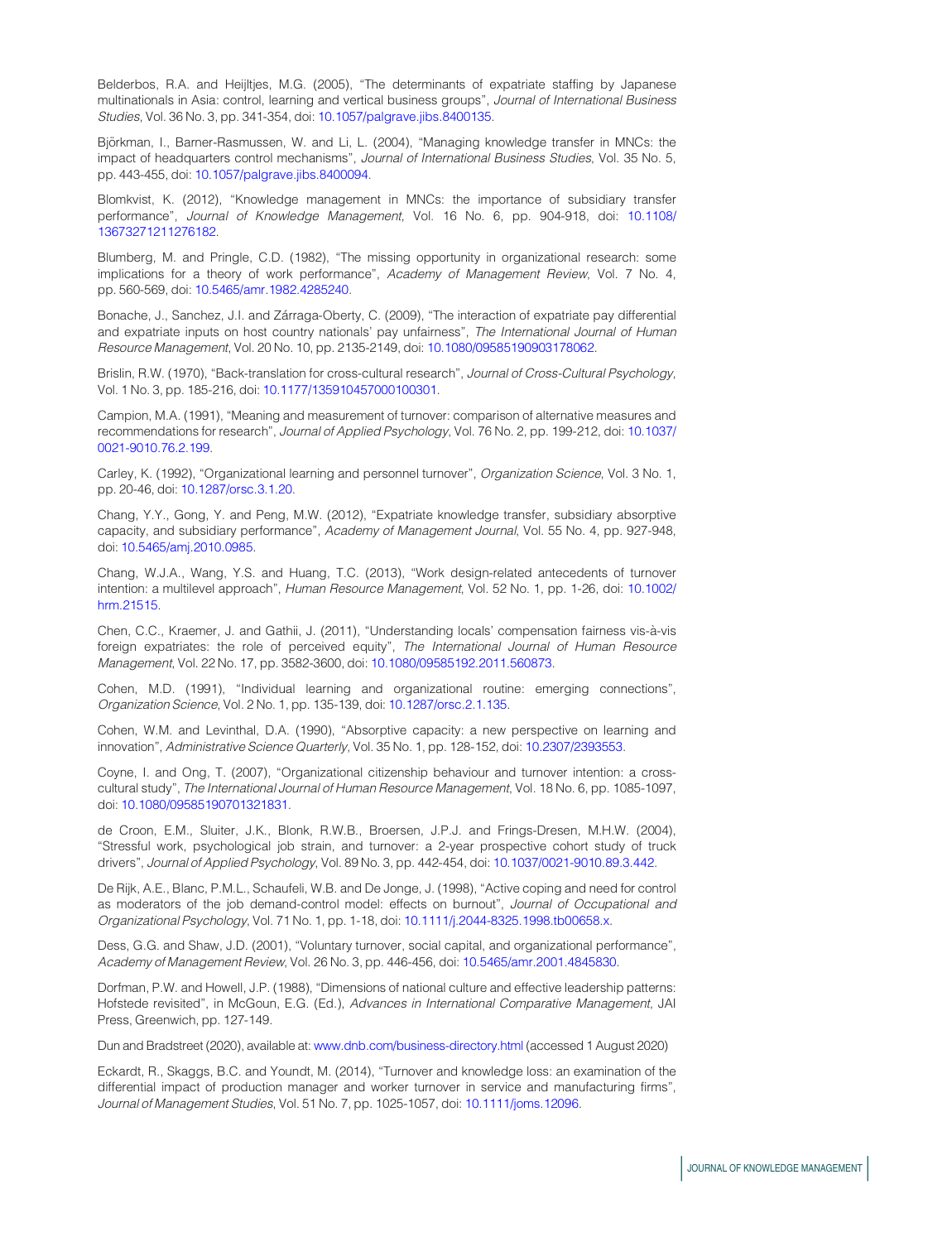<span id="page-17-4"></span>Egan, T.M., Yang, B. and Bartlett, K.R. (2004), "The effects of organizational learning culture and job satisfaction on motivation to transfer learning and turnover intention", Human Resource Development Quarterly, Vol. 15 No. 3, pp. 279-301, doi: [10.1002/hrdq.1104.](http://dx.doi.org/10.1002/hrdq.1104)

<span id="page-17-6"></span>El Akremi, A., Colaianni, G., Portoghese, I., Galletta, M. and Battistelli, A. (2014), "How organizational support impacts affective commitment and turnover among Italian nurses: a multilevel mediation model", The International Journal of Human Resource Management, Vol. 25 No. 9, pp. 1185-1207, doi: [10.1080/](http://dx.doi.org/10.1080/09585192.2013.826713) [09585192.2013.826713.](http://dx.doi.org/10.1080/09585192.2013.826713)

<span id="page-17-11"></span>Erdogan, B. and Bauer, T.N. (2011), "The impact of underemployment on turnover and career trajectories", in Maynard, D.C. and Feldman, D.C. (Eds), Underemployment: Psychological, Economic, and Social Challenges, Springer New York, NY, pp. 215-232.

<span id="page-17-8"></span>Fang, Y., Jiang, G.L.F., Makino, S. and Beamish, P.W. (2010), "Multinational firm knowledge, use of expatriates, and foreign subsidiary performance", Journal of Management Studies, Vol. 47 No. 1, pp. 27-54, doi: [10.1111/j.1467-6486.2009.00850.x](http://dx.doi.org/10.1111/j.1467-6486.2009.00850.x).

<span id="page-17-0"></span>Froese, F.J. and Xiao, S. (2012), "Work values, job satisfaction and organizational commitment in China", The International Journal of Human Resource Management, Vol. 23 No. 10, pp. 2144-2162, doi: [10.1080/](http://dx.doi.org/10.1080/09585192.2011.610342) [09585192.2011.610342.](http://dx.doi.org/10.1080/09585192.2011.610342)

<span id="page-17-1"></span>García-Cabrera, A.M. and García-Soto, M.G. (2012), "Organizational commitment in MNC subsidiary top managers: antecedents and consequences", The International Journal of Human Resource Management, Vol. 23 No. 15, pp. 3151-3177, doi: [10.1080/09585192.2011.637057](http://dx.doi.org/10.1080/09585192.2011.637057).

<span id="page-17-12"></span>Gardner, T.M., Wright, P.M. and Moynihan, L.M. (2011), "The impact of motivation, empowerment, and skill-enhancing practices on aggregate voluntary turnover: the mediating effect of collective affective commitment", Personnel Psychology, Vol. 64 No. 2, pp. 315-350, doi: [10.1111/j.1744-6570.2011.01212.](http://dx.doi.org/10.1111/j.1744-6570.2011.01212.x) [x.](http://dx.doi.org/10.1111/j.1744-6570.2011.01212.x)

<span id="page-17-15"></span>Glover, L. and Wilkinson, A. (2007), "Worlds colliding: the translation of modern management practices within a UK based subsidiary of a Korean-owned MNC", The International Journal of Human Resource Management, Vol. 18 No. 8, pp. 1437-1455, doi: [10.1080/09585190701502562](http://dx.doi.org/10.1080/09585190701502562).

<span id="page-17-9"></span>Guo, Y., Jasovska, P., Rammal Hussain, G. and Rose Elizabeth, L. (2018), "Global mobility of professionals and the transfer of tacit knowledge in multinational service firms", Journal of Knowledge Management, Vol. 24 No. 3, pp. 553-567, doi: [10.1108/JKM-09-2017-0399](http://dx.doi.org/10.1108/JKM-09-2017-0399).

<span id="page-17-3"></span>Harzing, A.W. (2001), "Of bears, bumble-bees, and spiders: the role of expatriates in controlling foreign subsidiaries", Journal of World Business, Vol. 36 No. 4, pp. 366-379, doi: [10.1016/S1090-9516](http://dx.doi.org/10.1016/S1090-9516(01)00061-X) [\(01\)00061-X.](http://dx.doi.org/10.1016/S1090-9516(01)00061-X)

<span id="page-17-5"></span>Heavey, A.L., Holwerda, J.A. and Hausknecht, J.P. (2013), "Causes and consequences of collective turnover: a meta-analytic review", Journal of Applied Psychology, Vol. 98 No. 3, pp. 412-453, doi: [10.1037/a0032380](http://dx.doi.org/10.1037/a0032380).

<span id="page-17-14"></span>Hemmert, M. and Jackson, K. (2016), "Is there an East Asian model of MNC internationalization? A comparative analysis of Japanese and Korean firms", Asia Pacific Business Review, Vol. 22 No. 4, pp. 567-594, doi: [10.1080/13602381.2016.1168617](http://dx.doi.org/10.1080/13602381.2016.1168617).

<span id="page-17-2"></span>Hitotsuyanagi-Hansel, A., Froese, F.J. and Pak, Y.S. (2016), "Lessening the divide in foreign subsidiaries: the influence of localization on the organizational commitment and turnover intention of host country nationals", International Business Review, Vol. 25 No. 2, pp. 569-578, doi: [10.1016/j.ibusrev.2015.09.011.](http://dx.doi.org/10.1016/j.ibusrev.2015.09.011)

<span id="page-17-16"></span>Hom, P.W., Lee, T.W., Shaw, J.D. and Hausknecht, J.P. (2017), "One hundred years of employee turnover theory and research", Journal of Applied Psychology, Vol. 102 No. 3, pp. 530-545, doi: [10.1037/](http://dx.doi.org/10.1037/apl0000103) [apl0000103](http://dx.doi.org/10.1037/apl0000103).

<span id="page-17-13"></span>Huang, X., Shi, K., Zhang, Z. and Cheung, Y.L. (2006), "The impact of participative leadership behavior on psychological empowerment and organizational commitment in Chinese state-owned enterprises: the moderating role of organizational tenure", Asia Pacific Journal of Management, Vol. 23 No. 3, pp. 345-367, doi: [10.1007/s10490-006-9006-3.](http://dx.doi.org/10.1007/s10490-006-9006-3)

<span id="page-17-10"></span>Jannesari, M., Wang, Z., Brown, P. and McCall, J. (2016), "Knowledge transfer between expatriate and host country nationals: the role of self-construal", Social Behavior and Personality: An International Journal, Vol. 44 No. 3, pp. 369-382, doi: [10.2224/sbp.2016.44.3.369.](http://dx.doi.org/10.2224/sbp.2016.44.3.369)

<span id="page-17-7"></span>Jiao, H., Yang, J., Zhou, J. and Li, J. (2019), "Commercial partnerships and collaborative innovation in China: the moderating effect of technological uncertainty and dynamic capabilities", Journal of Knowledge Management, Vol. 23 No. 7, pp. 1429-1454, doi: [10.1108/JKM-10-2017-0499.](http://dx.doi.org/10.1108/JKM-10-2017-0499)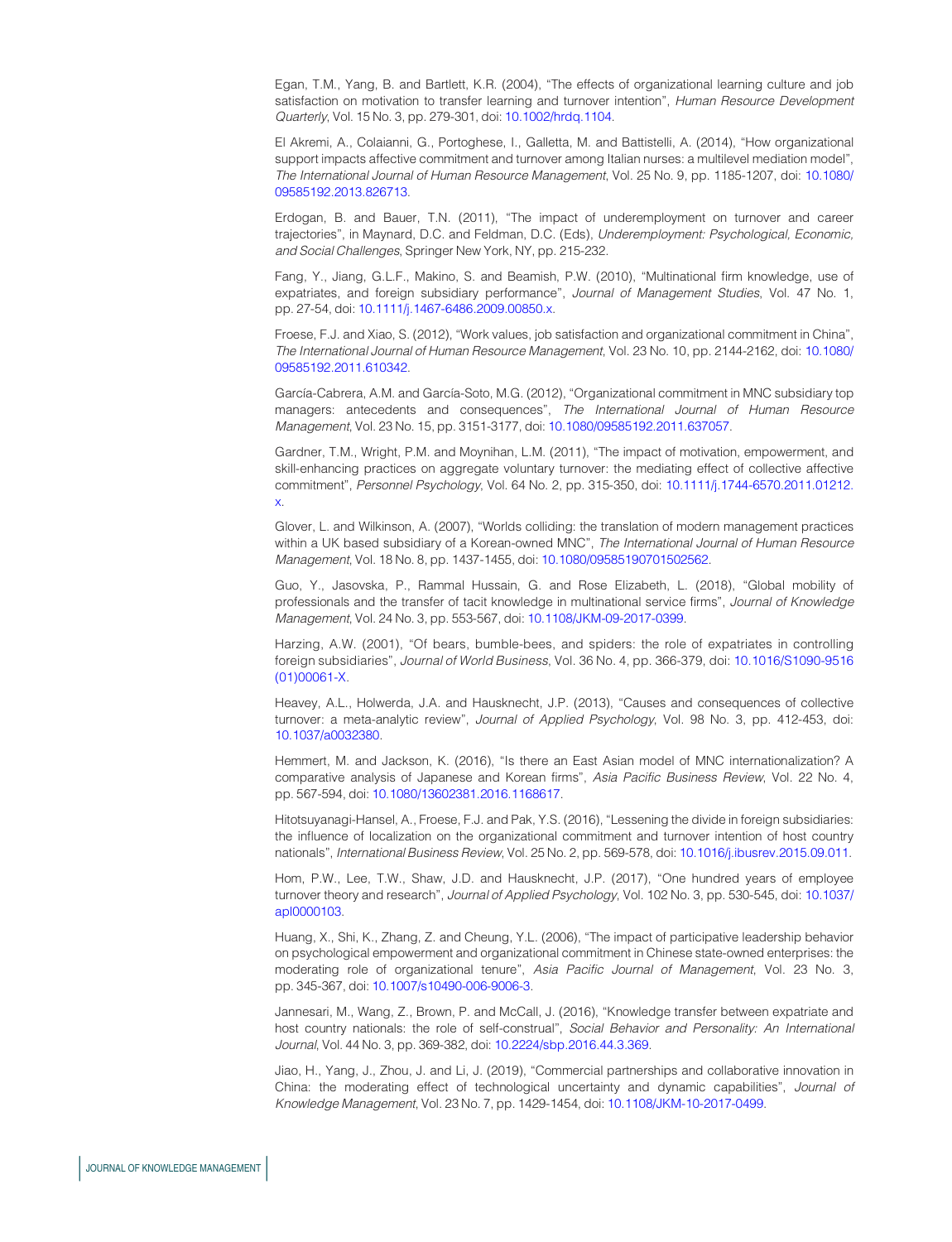<span id="page-18-3"></span>Kang, M. and Sauk Hau, Y. (2014), "Multi-level analysis of knowledge transfer: a knowledge recipient's perspective", Journal of Knowledge Management, Vol. 18 No. 4, pp. 758-776, doi: [10.1108/JKM-12-](http://dx.doi.org/10.1108/JKM-12-2013-0511) [2013-0511](http://dx.doi.org/10.1108/JKM-12-2013-0511).

<span id="page-18-11"></span>Karasek, R.A. (1979), "Job demands, job decision latitude, and mental strain: implications for job redesign", Administrative Science Quarterly, Vol. 24 No. 2, pp. 285-308, doi: [10.2307/2392498.](http://dx.doi.org/10.2307/2392498)

<span id="page-18-1"></span>Kianto, A., Vanhala, M. and Heilmann, P. (2016), "The impact of knowledge management on job satisfaction", Journal of Knowledge Management, Vol. 20 No. 4, pp. 621-636, doi: [10.1108/JKM-10-2015-0398](http://dx.doi.org/10.1108/JKM-10-2015-0398).

<span id="page-18-16"></span>LeBreton, J.M. and Senter, J.L. (2008), "Answers to 20 questions about interrater reliability and interrater agreement", Organizational Research Methods, Vol. 11 No. 4, pp. 815-852, doi: [10.1177/](http://dx.doi.org/10.1177/1094428106296642) [1094428106296642.](http://dx.doi.org/10.1177/1094428106296642)

<span id="page-18-13"></span>Lee, C.H. (2005), "A study of underemployment among self-initiated expatriates", Journal of World Business, Vol. 40 No. 2, pp. 172-187, doi: [10.1016/j.jwb.2005.02.005.](http://dx.doi.org/10.1016/j.jwb.2005.02.005)

<span id="page-18-17"></span>Lee, K.P., You, C.Y. and Bae, J.Y. (2017), "The impact of foreign ownership and control on the organizational identification of host country managers working at MNC subsidiaries", The International Journal of Human Resource Management, Vol. 28 No. 12, pp. 1739-1765, doi: [10.1080/09585192.2016.1244105](http://dx.doi.org/10.1080/09585192.2016.1244105).

<span id="page-18-12"></span>Li, J. and Lee, R.P. (2015), "Can knowledge transfer within MNCs hurt subsidiary performance? The role of subsidiary entrepreneurial culture and capabilities", Journal of World Business, Vol. 50 No. 4, pp. 663-673, doi: [10.1016/j.jwb.2014.09.004](http://dx.doi.org/10.1016/j.jwb.2014.09.004).

<span id="page-18-2"></span>Lin, C.P. (2020), "Exploring career commitment and turnover intention of high-tech personnel: a sociocognitive perspective", The International Journal of Human Resource Management, Vol. 31 No. 6, pp. 760-784, doi: [10.1080/09585192.2017.1380061](http://dx.doi.org/10.1080/09585192.2017.1380061).

<span id="page-18-6"></span>Lin, L., Geng, X. and Whinston, A.B. (2005), "A sender-receiver framework for knowledge transfer", MIS Quarterly, Vol. 29 No. 2, pp. 197-219, doi: [10.2307/25148677](http://dx.doi.org/10.2307/25148677).

<span id="page-18-15"></span>McGraw, K.O. and Wong, S.P. (1996), "Forming inferences about some intraclass correlation coefficients", Psychological Methods, Vol. 1 No. 1, pp. 30-46, doi: [10.1037/1082-989X.1.4.390](http://dx.doi.org/10.1037/1082-989X.1.4.390).

<span id="page-18-19"></span>McNulty, Y.M. and Tharenou, P. (2004), "Expatriate return on investment: a definition and antecedents", International Studies of Management & Organization, Vol. 34 No. 3, pp. 68-95, doi: [10.1080/](http://dx.doi.org/10.1080/00208825.2004.11043710) [00208825.2004.11043710](http://dx.doi.org/10.1080/00208825.2004.11043710).

<span id="page-18-8"></span>Mahnke, V., Pedersen, T. and Venzin, M. (2005), "The impact of knowledge management on MNC subsidiary performance: the role of absorptive capacity", Management International Review, Vol. 45 No. 2, pp. 101-119.

<span id="page-18-18"></span>March, J.G. and Simon, H.A. (1958), Organizations, John Wiley and Sons.

<span id="page-18-10"></span>Marin, A. and Giuliani, E. (2011), "MNC subsidiaries' position in global knowledge networks and local spillovers: evidence from Argentina", Innovation and Development, Vol. 1 No. 1, pp. 91-114, doi: [10.1080/](http://dx.doi.org/10.1080/2157930X.2010.551057) [2157930X.2010.551057](http://dx.doi.org/10.1080/2157930X.2010.551057).

<span id="page-18-14"></span>Maynard, D.C., Joseph, T.A. and Maynard, A.M. (2006), "Underemployment, job attitudes, and turnover intentions", Journal of Organizational Behavior, Vol. 27 No. 4, pp. 509-536, doi: [10.1002/job.389](http://dx.doi.org/10.1002/job.389).

<span id="page-18-4"></span>Minbaeva, D.B. (2005), "HRM practices and MNC knowledge transfer", Personnel Review, Vol. 34 No. 1, pp. 125-144, doi: [10.1108/00483480510571914](http://dx.doi.org/10.1108/00483480510571914).

<span id="page-18-0"></span>Minbaeva, D.B. (2007), "Knowledge transfer in multinational corporations", Management International Review, Vol. 47 No. 4, pp. 567-593, doi: [10.1007/s11575-007-0030-4.](http://dx.doi.org/10.1007/s11575-007-0030-4)

<span id="page-18-7"></span>Minbaeva, D.B., Pedersen, T., Björkman, I., Fey, C.F. and Park, H.J. (2003), "MNC knowledge transfer, subsidiary absorptive capacity and HRM", Journal of International Business Studies, Vol. 34 No. 6, pp. 586-599, doi: [10.1057/palgrave.jibs.8400056](http://dx.doi.org/10.1057/palgrave.jibs.8400056).

<span id="page-18-20"></span>Mir, R., Bobby Banerjee, S. and Mir, A. (2008), "Hegemony and its discontents: a critical analysis of organizational knowledge transfer", Critical Perspectives on International Business, Vol. 4 Nos 2/3, pp. 203-227, doi: [10.1108/17422040810869990](http://dx.doi.org/10.1108/17422040810869990).

<span id="page-18-9"></span>Monteiro, L.F., Arvidsson, N. and Birkinshaw, J. (2008), "Knowledge flows within multinational corporations: explaining subsidiary isolation and its performance implications", Organization Science, Vol. 19 No. 1, pp. 90-107, doi: [10.1287/orsc.1070.0264](http://dx.doi.org/10.1287/orsc.1070.0264).

<span id="page-18-5"></span>Mudambi, R. and Navarra, P. (2015), "Is knowledge power? Knowledge flows, subsidiary power and rentseeking within MNCs", in Cantwell, J. (Ed.), The Eclectic Paradigm: A Framework for Synthesizing and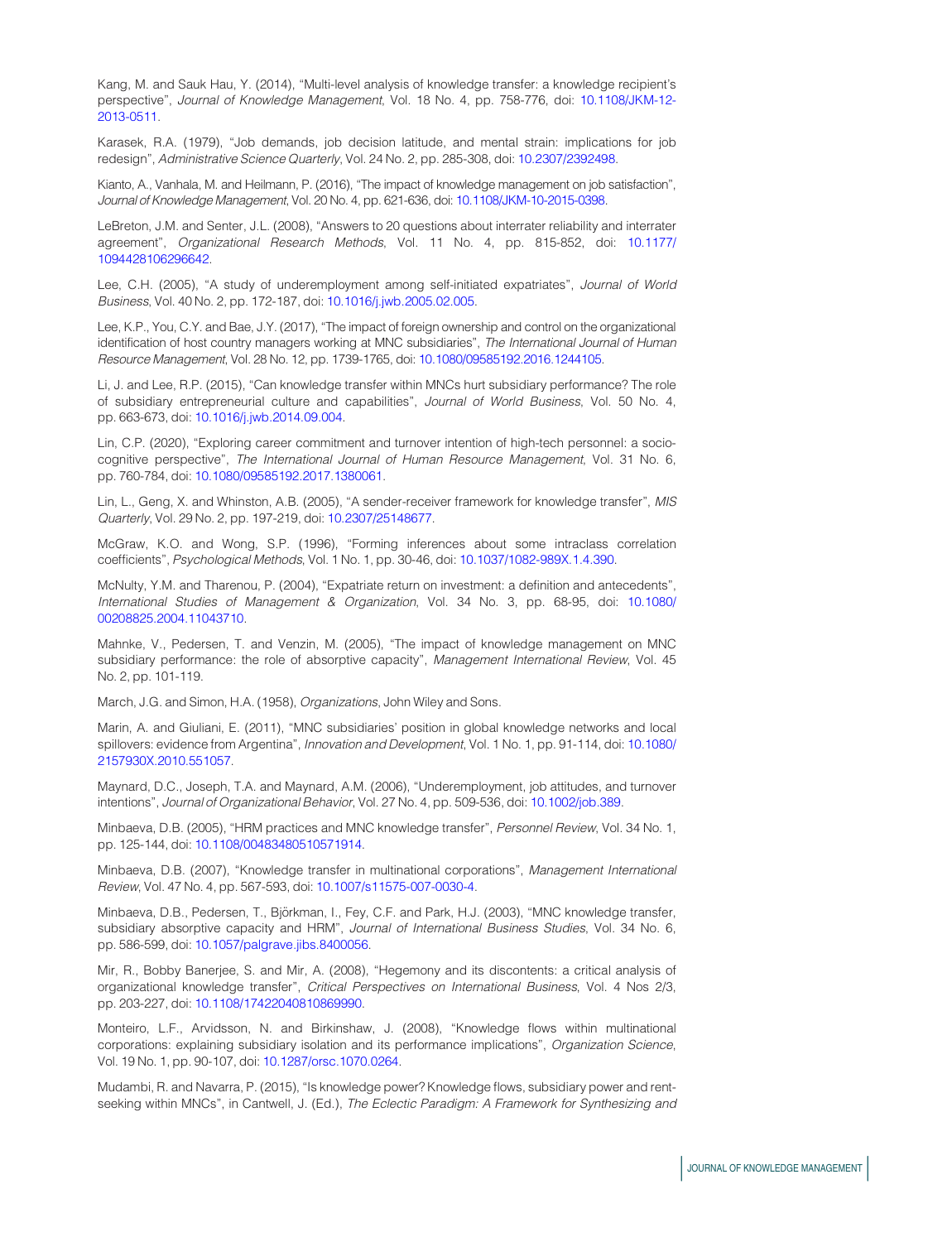Comparing Theories of International Business from Different Disciplines or Perspectives, Palgrave Macmillan UK, London, pp. 157-191.

<span id="page-19-2"></span>Najafi-Tavani, Z., Robson, M.J., Zaefarian, G., Andersson, U. and Yu, C. (2018), "Building subsidiary local responsiveness: (when) does the directionality of intrafirm knowledge transfers matter?", Journal of World Business, Vol. 53 No. 4, pp. 475-492, doi: [10.1016/j.jwb.2018.01.004.](http://dx.doi.org/10.1016/j.jwb.2018.01.004)

<span id="page-19-8"></span>Naumann, E. (1992), "A conceptual model of expatriate turnover", Journal of International Business Studies, Vol. 23 No. 3, pp. 499-531, doi: [10.1057/palgrave.jibs.8490277](http://dx.doi.org/10.1057/palgrave.jibs.8490277).

<span id="page-19-17"></span>Ngo-Henha, P.E. (2017), "A review of existing turnover intention theories", International Journal of Economics and Management Engineering, Vol. 11 No. 11, pp. 2760-2767, doi: [10.5281/](http://dx.doi.org/10.5281/zenodo.1316263) [zenodo.1316263.](http://dx.doi.org/10.5281/zenodo.1316263)

<span id="page-19-9"></span>Nishii, L.H. and Mayer, D.M. (2009), "Do inclusive leaders help to reduce turnover in diverse groups? The moderating role of leader-member exchange in the diversity to turnover relationship", Journal of Applied Psychology, Vol. 94 No. 6, pp. 1412-1426, doi: [10.1037/a0017190](http://dx.doi.org/10.1037/a0017190).

<span id="page-19-0"></span>Nyberg, A.J. and Ployhart, R.E. (2013), "Context-emergent turnover (CET) theory: a theory of collective turnover", Academy of Management Review, Vol. 38 No. 1, pp. 109-131, doi: [10.5465/amr.2011.0201](http://dx.doi.org/10.5465/amr.2011.0201).

<span id="page-19-12"></span>Pearson, J., Hammond, M., Heffernan, E. and Turner, T. (2012), "Careers and talents not to be wasted: skilled immigrants' journeys through psychological states en route to satisfying employment", Journal of Management Development, Vol. 31 No. 2, pp. 102-115, doi: [10.1108/02621711211199458.](http://dx.doi.org/10.1108/02621711211199458)

<span id="page-19-7"></span>Peretz, H. and Fried, Y. (2012), "National cultures, performance appraisal practices, and organizational absenteeism and turnover: a study across 21 countries", Journal of Applied Psychology, Vol. 97 No. 2, pp. 448-459, doi: [10.1037/a0026011](http://dx.doi.org/10.1037/a0026011).

<span id="page-19-5"></span>Peterson, S.L. (2004), "Toward a theoretical model of employee turnover: a human resource development perspective", Human Resource Development Review, Vol. 3 No. 3, pp. 209-227, doi: [10.1177/](http://dx.doi.org/10.1177/1534484304267832) [1534484304267832.](http://dx.doi.org/10.1177/1534484304267832)

<span id="page-19-13"></span>Podsakoff, P.M., MacKenzie, S.B., Lee, J.Y. and Podsakoff, N.P. (2003), "Common method biases in behavioral research: a critical review of the literature and recommended remedies", Journal of Applied Psychology, Vol. 88 No. 5, p. 879, doi: [10.1037/0021-9010.88.5.879](http://dx.doi.org/10.1037/0021-9010.88.5.879).

<span id="page-19-1"></span>Qin, L. (2021), "Country effects on teacher turnover intention: a multilevel, cross-national analysis", Educational Research for Policy and Practice, Vol. 20 No. 1, pp. 79-105, doi: [10.1007/s10671-020-09269-3.](http://dx.doi.org/10.1007/s10671-020-09269-3)

<span id="page-19-3"></span>Reiche, B.S. (2008), "The configuration of employee retention practices in multinational corporations' foreign subsidiaries", International Business Review, Vol. 17 No. 6, pp. 676-687, doi: [10.1016/j.](http://dx.doi.org/10.1016/j.ibusrev.2008.09.004) [ibusrev.2008.09.004](http://dx.doi.org/10.1016/j.ibusrev.2008.09.004).

<span id="page-19-4"></span>Reiche, B.S. (2009), "To quit or not to quit: organizational determinants of voluntary turnover in MNC subsidiaries in Singapore", The International Journal of Human Resource Management, Vol. 20 No. 6, pp. 1362-1380, doi: [10.1080/09585190902909871.](http://dx.doi.org/10.1080/09585190902909871)

<span id="page-19-6"></span>Reilly, G., Nyberg, A.J., Maltarich, M. and Weller, I. (2014), "Human capital flows: using context-emergent turnover (CET) theory to explore the process by which turnover, hiring, and job demands affect patient satisfaction", Academy of Management Journal, Vol. 57 No. 3, pp. 766-790, doi: [10.5465/amj.2012.0132](http://dx.doi.org/10.5465/amj.2012.0132).

<span id="page-19-16"></span>Sherif, K., Tsado, L., Zheng, W. and Airhia, B. (2013), "An exploratory study of organization architecture and the balance between exploration and exploitation of knowledge", VINE, Vol. 43 No. 4, pp. 442-461, doi: [10.1108/VINE-04-2012-0006](http://dx.doi.org/10.1108/VINE-04-2012-0006).

<span id="page-19-10"></span>Shih, S.P., Jiang, J.J., Klein, G. and Wang, E. (2011), "Learning demand and job autonomy of IT personnel: impact on turnover intention", Computers in Human Behavior, Vol. 27 No. 6, pp. 2301-2307, doi: [10.1080/09585190902909871](http://dx.doi.org/10.1080/09585190902909871).

<span id="page-19-14"></span>Sturman, M.C., Shao, L. and Katz, J.H. (2012), "The effect of culture on the curvilinear relationship between performance and turnover", Journal of Applied Psychology, Vol. 97 No. 1, pp. 46-62, doi: [10.1037/a0024868](http://dx.doi.org/10.1037/a0024868).

<span id="page-19-15"></span>Therneau, T.M. (2018), "Mixed effects cox models", [R package coxme version 2.2-16].

<span id="page-19-18"></span>Tsang, E.W.K. (1999), "The knowledge transfer and learning aspects of international HRM: an empirical study of Singapore MNCs", International Business Review, Vol. 8 Nos 5/6, pp. 591-609, doi: [10.1016/](http://dx.doi.org/10.1016/S0969-5931(99)00021-9) [S0969-5931\(99\)00021-9.](http://dx.doi.org/10.1016/S0969-5931(99)00021-9)

<span id="page-19-11"></span>Vandenberghe, C., Panaccio, A., Bentein, K., Mignonac, K. and Roussel, P. (2011), "Assessing longitudinal change of and dynamic relationships among role stressors, job attitudes, turnover intention,